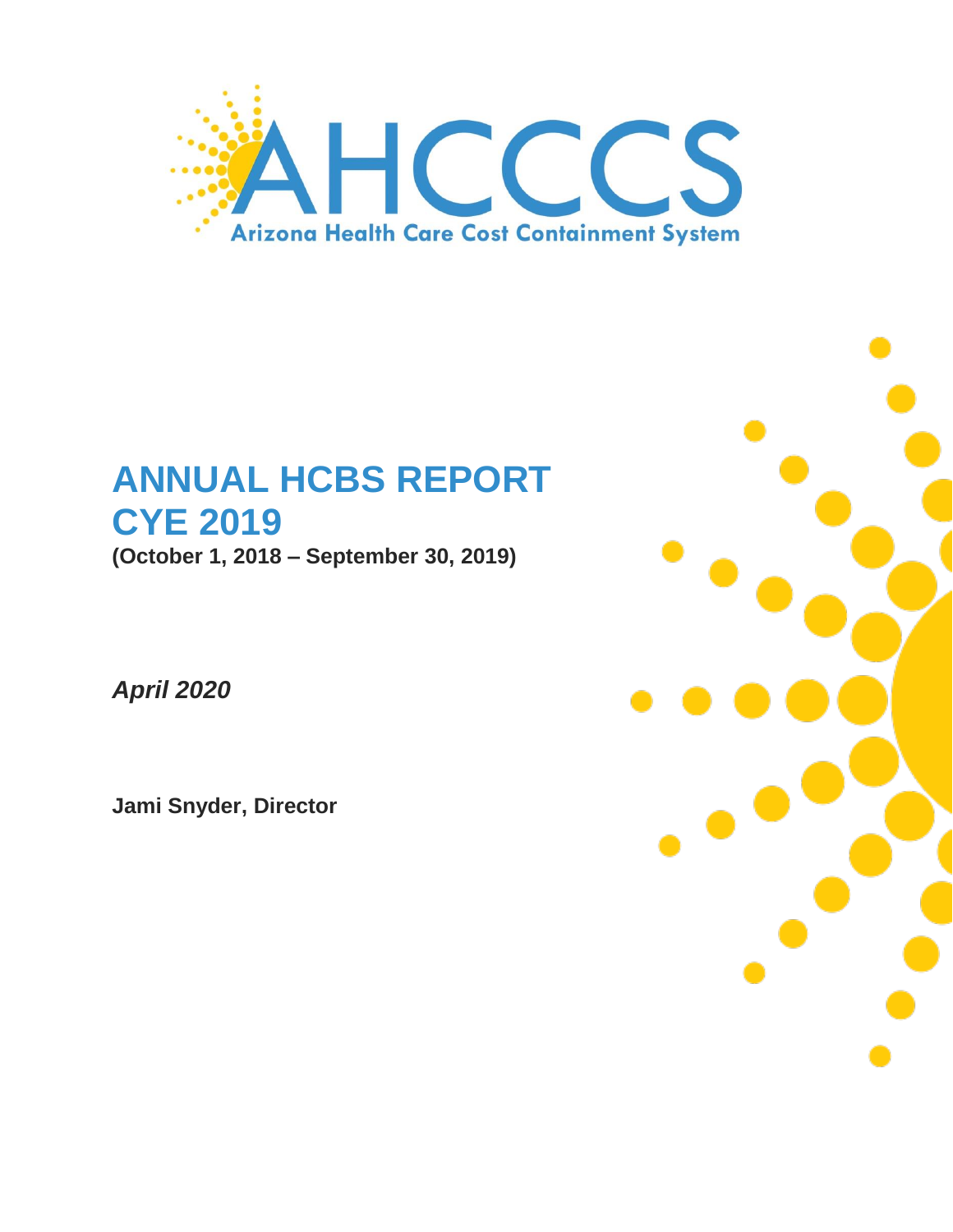

## **TABLE OF CONTENTS**

| <b>INTRODUCTION</b>                                                                                                                                                                                                                                                                                                                                                                                                                                                                                                                                                                                                                                                                   | 3                                                                                |
|---------------------------------------------------------------------------------------------------------------------------------------------------------------------------------------------------------------------------------------------------------------------------------------------------------------------------------------------------------------------------------------------------------------------------------------------------------------------------------------------------------------------------------------------------------------------------------------------------------------------------------------------------------------------------------------|----------------------------------------------------------------------------------|
| THE MEMBER EXPERIENCE                                                                                                                                                                                                                                                                                                                                                                                                                                                                                                                                                                                                                                                                 | 5                                                                                |
| <b>MEMBER INITIATIVES</b><br>Spouse as Paid Attendant Caregiver<br><b>Self-Directed Attendant Care</b><br>$\bullet$<br><b>Agency with Choice</b><br>$\bullet$<br><b>Community Transition Service</b><br>$\bullet$<br><b>Community Intervener Service</b><br>$\bullet$<br><b>Prior Period Coverage for HCBS</b><br>$\bullet$<br>HCBS Litigation: Ball v. Biedess (Betlach)                                                                                                                                                                                                                                                                                                             | 8<br>8<br>8<br>9<br>11<br>11<br>12 <sup>2</sup><br>12 <sup>2</sup>               |
| <b>CONTRACTOR INITIATIVES</b>                                                                                                                                                                                                                                                                                                                                                                                                                                                                                                                                                                                                                                                         | 14                                                                               |
| AHCCCS ADMINISTRATION AND OVERSIGHT<br>Arizona State Hospital (AzSH) Collaboration<br>Long Term Care Case Management<br><b>Electronic Visit Verification</b><br>$\bullet$<br><b>Network Development Plans</b><br>$\bullet$<br><b>Monitoring &amp; Oversight</b><br>$\bullet$<br><b>Contractor Administrative Actions</b><br>$\bullet$<br><b>Direct Care Workforce Development</b><br>$\bullet$<br>Home and Community Based Settings Rules<br>$\bullet$<br><b>ALTCS Advisory Council</b><br>$\bullet$<br><b>Olmstead Plan</b><br>$\bullet$<br>Autism Spectrum Disorder Advisory Committee<br>$\bullet$<br><b>Performance Measures</b><br>$\bullet$<br>Performance Improvement Projects | 15<br>15<br>16<br>18<br>19<br>20<br>21<br>21<br>23<br>26<br>27<br>28<br>29<br>34 |
| <b>HCBS GROWTH AND PLACEMENT</b><br>Membership by Contractor and Setting Type<br>Statewide Placement Percentage by Setting Type<br>Percentage of Growth by Setting Type<br><b>HCBS Placement by Age Group</b>                                                                                                                                                                                                                                                                                                                                                                                                                                                                         | 34<br>34<br>35<br>36<br>36                                                       |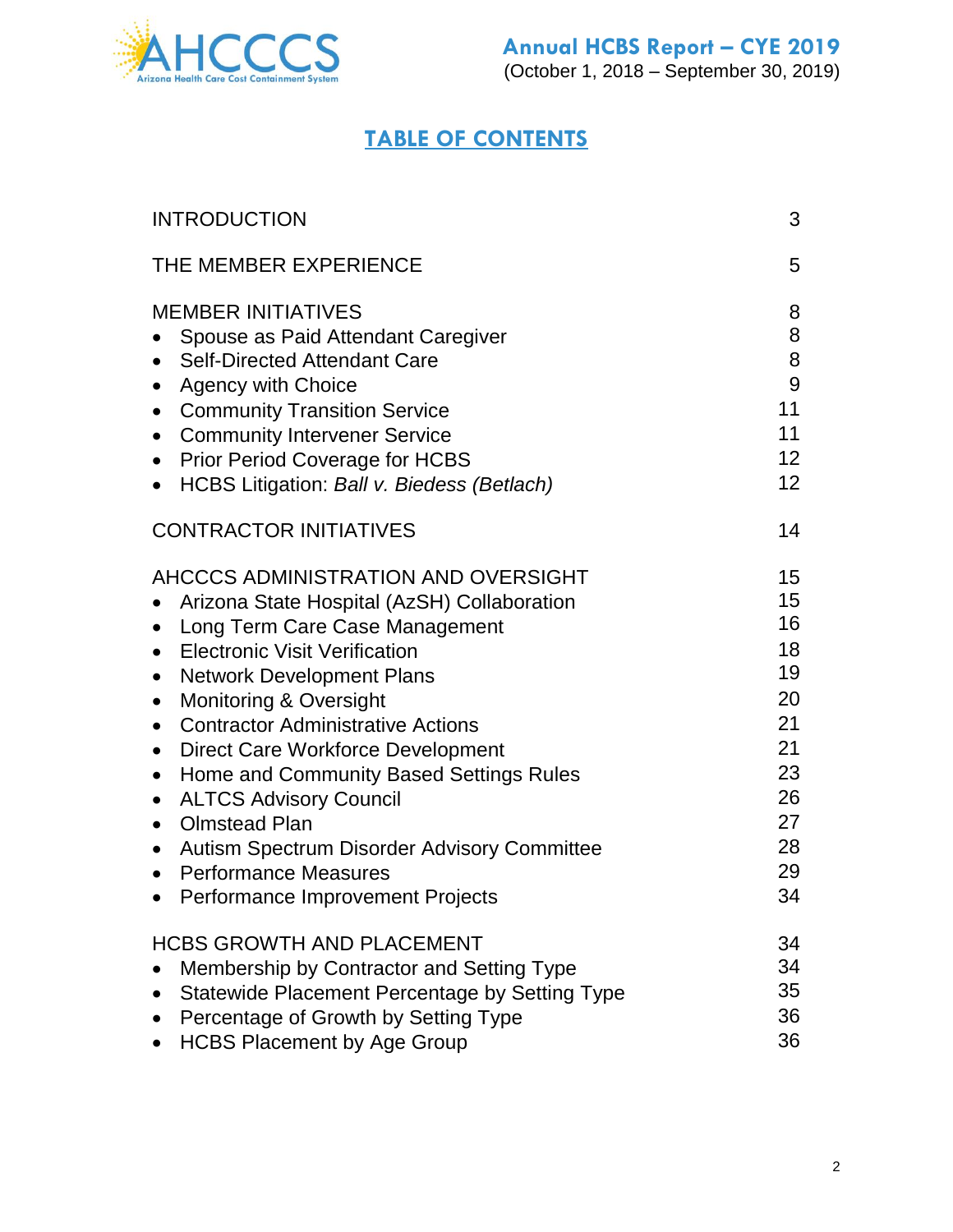

### **ANNUAL HCBS REPORT – CYE 2019**

**(October 1, 2018 – September 30, 2019)**

## **INTRODUCTION**

The Arizona Health Care Cost Containment System (AHCCCS) has implemented a long-term care program that serves both individuals who are elderly and/or have physical disabilities (EPD) and individuals who have intellectual and developmental disabilities (IDD) through Managed Care Organizations (Contractors) including the Department of Economic Security/Division of Developmental Disabilities (DES/DDD). AHCCCS and the Contractors strongly support opportunities for individuals enrolled in the Arizona Long Term Care System (ALTCS) program to live in home and community based service (HCBS) settings. To that end, AHCCCS has maintained a consistent trend of HCBS member placements (considering increases in population) for the past eight years, after a marked decline in institutional placements as of CYE 2011.

The AHCCCS Administration has accomplished these milestones through its ALTCS Program that promotes and adheres to the values of:

- Choice **Dignity**
- 
- Independence **Individuality**
- Self-determination

Guiding principles were established under the belief that every effort should be made to support the ability of individuals to reside in HCBS settings. These guiding principles are as follows:

*Member-Centered Case Management*

The member is the primary focus of the ALTCS Program. The member and family/representative, as appropriate, are active participants in the planning for and the evaluation of the provision of long term services and supports. Services are mutually selected through person-centered planning to assist the member in attaining his/her goals(s) for achieving or maintaining his/her highest level of selfsufficiency. Education and up-to-date information about the ALTCS Program, choices of options and mix of services must be readily available to members.

*Member-Directed Options*

To the maximum extent possible, members are to be afforded the opportunity to exercise responsibilities in managing their personal health and development by making decisions about how best to have needs met including who will provide the service and when and how the services will be provided.

*Person-Centered Planning*

The Person-Centered Planning process maximizes member-direction and supports the member to make informed decisions, so that he/she can lead/participate in the Person-Centered Planning process to the fullest extent possible. The Person-Centered Plan safeguards against unjustified restrictions of member rights, and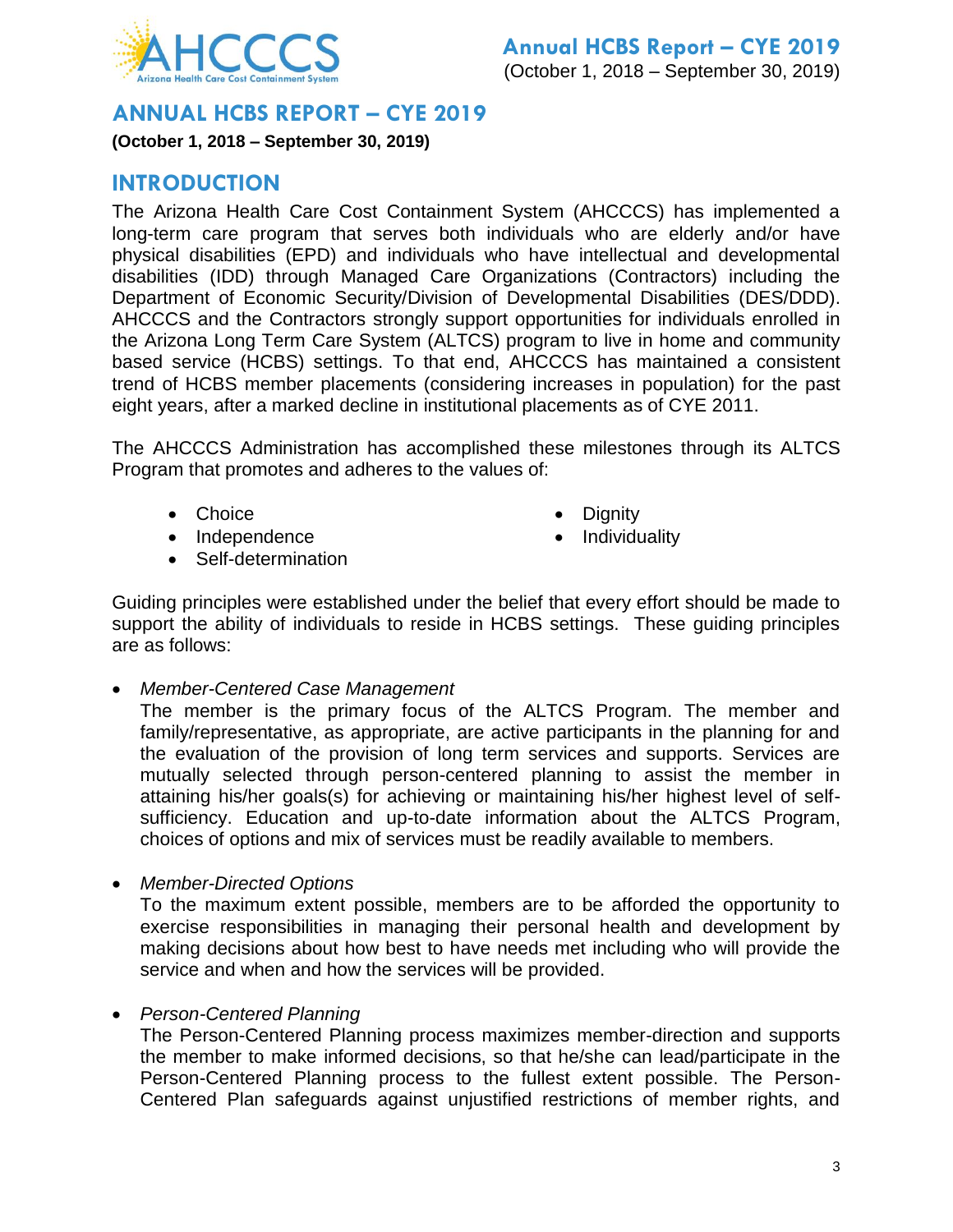

ensures that members are provided with the necessary information and supports in order to gain full access to the benefits of community living to the greatest extent possible. The Plan ensures responsiveness to the member's needs and choices regarding service delivery and personal goals and preferences. The member and family/representative shall have immediate access to the member's Person-Centered Plan.

*Consistency of Services*

Development of network accessibility and availability serve to ensure delivery, quality and continuity of services in accordance with the Person-Centered Plan as agreed to by the member and the Contractor.

*Accessibility of Network*

Network sufficiency supports choice in individualized member care and availability of services. Provider networks are developed to meet the unique needs of members with a focus on accessibility of services for aging members and members with disabilities, cultural preferences, and individual health care needs. Services are available to the same degree as services for individuals not eligible for AHCCCS.

*Most Integrated Setting*

Members are to live in the most integrated and least restrictive setting and have full access to the benefits of community living. To that end, members are to be afforded the choice of living in their own home or choosing an Alternative HCBS Setting rather than residing in an institution.

*Collaboration With Stakeholders*

Ongoing collaboration with members/families, service providers, community advocates, and AHCCCS Contractors plays an important role for the continuous improvement of the ALTCS Program.

Members and families are afforded the opportunity to actively participate in the selection of services that will best meet their needs. HCBS applicable settings are available to an individual as long as the cost of HCBS does not exceed the net cost of institutionalization for that member.

Arizona's Olmstead Plan, developed in 2001, has influenced the changes made to the ALTCS Program over the years. Current efforts to update and regularly monitor the progress of the Olmstead Plan are outlined in a subsequent section of this report.

The report details efforts and initiatives aimed at improving quality and promoting the expansion of HCBS.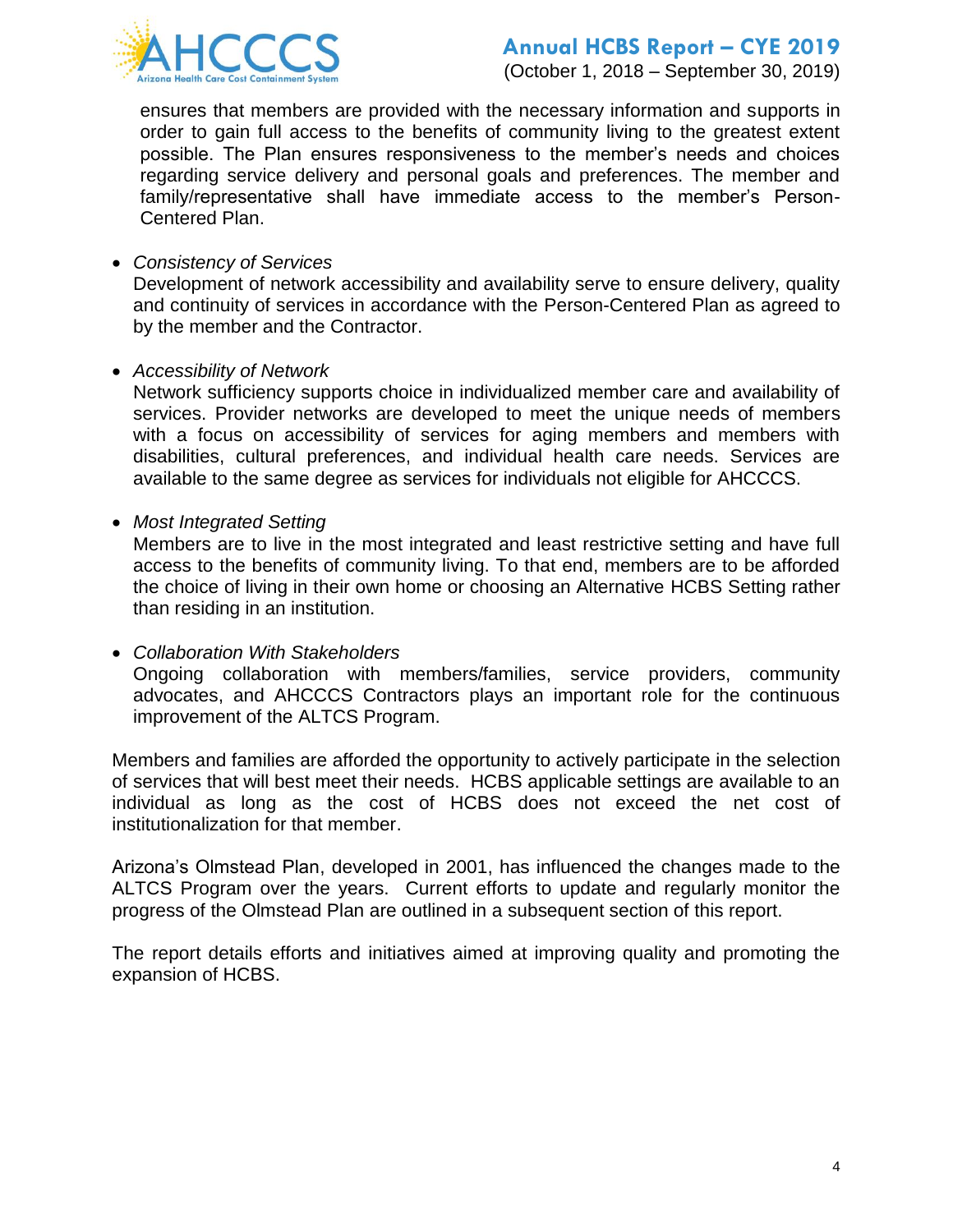

## **THE MEMBER EXPERIENCE**

The priority of the ALTCS Program is to ensure that members are living in the most integrated setting and actively engaged and participating in community life (i.e. employment, education, volunteer, social and recreational activities). The following member stories exemplify how these priorities present themselves on a day-to-day basis in the lives of members<sup>1</sup>.

**Patricia** - is a 79-year-old member who enjoys volunteering and serving as an advocate for her peers. With encouragement from the case manager, Patricia began attending the Contractor's member advisory council meetings (MAC). During a recent MAC meeting, a guest speaker presented on a new six-week, community-based program for individuals with disabilities to become community advocates. Patricia was interested in and successfully graduated from the six-week program. She continues to attend monthly MAC meetings, taking what she has learned and sharing this with other residents at the Senior Living Center she resides in. Patricia also volunteers with Lost Peepers, a peer support group for individuals who have low vision and/or blindness. She enjoys crocheting; she crochets various stuffed items such as sock monkeys, bears, turtles, dolls, cats, dogs and mice. She has donated handmade bookmarks to the local library and stuffed animals to the Church Bazaar. Patricia has spent more than 19,000 volunteer hours making and donating thousands of handmade crocheted items to the ER Pediatric Department at the local hospital. Patricia states crocheting is her special talent that helps her focus on "positive feelings" and helping others feel better.

**Jacob** - became quadriplegic from a motor vehicle accident 18 years ago, when he was 18 years old and thereafter became eligible for ALTCS. After living with his mother, two years ago he was placed in a nursing home for a period of eight months to recover from an infection. Once he recovered he was unable to return back home and he became concerned that he would have to live in a facility long-term. His Case Manager told him he had options and developed a plan to move him into an assisted living facility. Jacob has worked to gain more independence and desires to share what he has learned along his journey to help others recover and gain their independence. In the past year, Jacob reached out to several of his friends who are also paralyzed, and they formed The Quad Squad. The Quad Squad's mission is to reach out to newly paralyzed members and assist them early in their injury to adjust and recover as fully as possible. They provide support, education, hope, and companionship to these individuals. The Quad Squad is also looking to educate healthcare professionals as to what it's like to be paralyzed. The Quad Squad just completed their first website and brochure; they are looking to book their first speaking engagement soon. As Jacob says, "This is not what I planned for my life, but it is my responsibility to share what I have learned to make a difference.

**Angelina** - was born with cerebral palsy and has resided at a nursing home since 2005. She has been attending the local community college for the last two years and recently

l  $1$  AHCCCS received authorization from each member to use or disclose personal or health information for the purposes of AHCCCS publications. The authorizations are on file.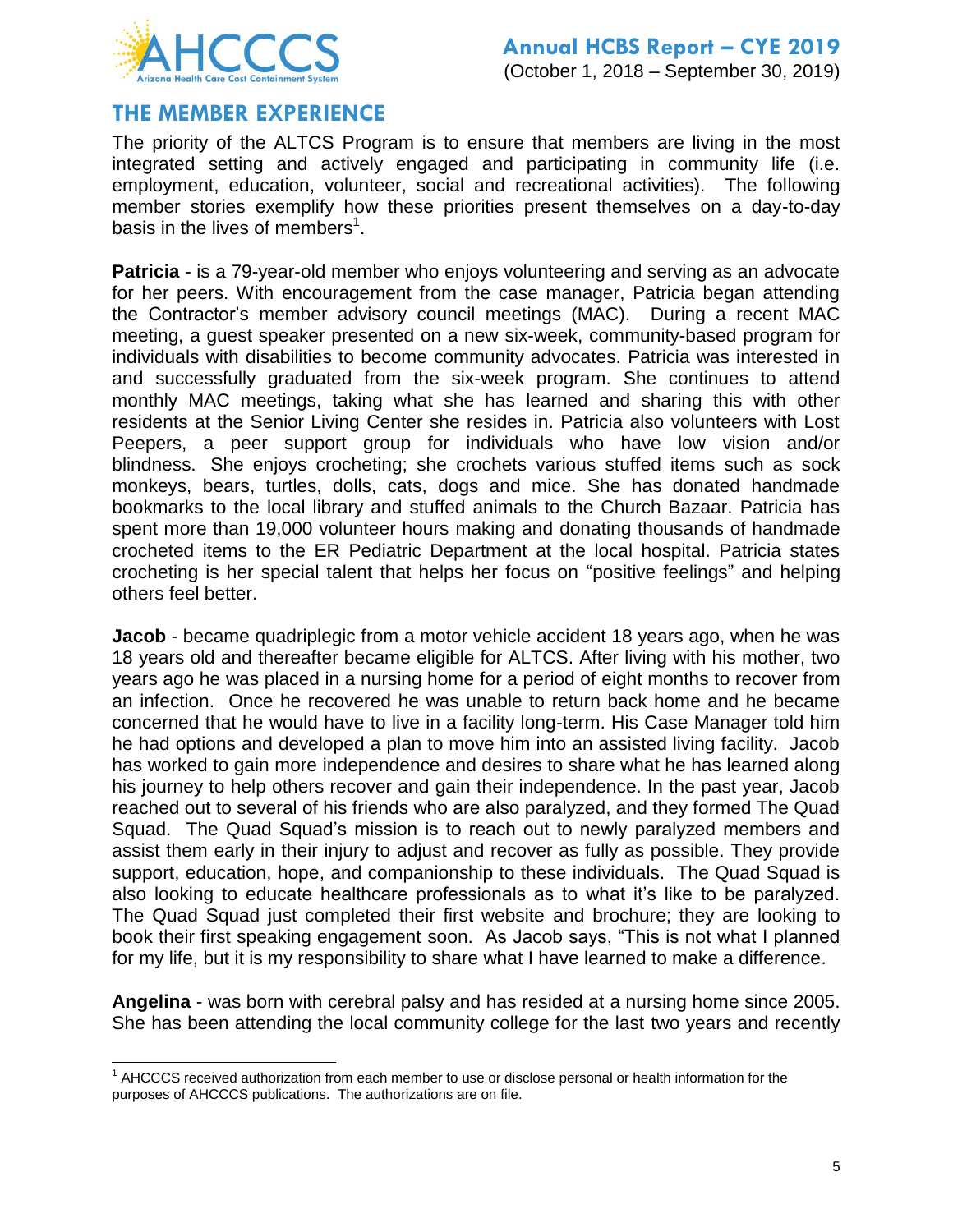

(October 1, 2018 – September 30, 2019)

enrolled with Northern Arizona University where she is actively working on obtaining her bachelor's degree. She was recently elected President of the Contractor's Member Advisory Council and attends both local and statewide meetings. Angelina's own words describe what drives her success. She says, "I want to honor my mom's memory who always wanted me to go to college. I want to be an inspiration to others whether they have a disability, are older, or anybody. If I can do it anybody can."

**Allan** - was living in the community with several roommates when he became acutely ill and was hospitalized and subsequently needed the care provided in a nursing facility. As he recovered, he wanted to return to the community. He was discouraged when he realized that he would be unable to return to his previous residence. To further complicate matters he didn't have enough income to pay for food and rent. Allan's Contractor introduced him to a community partner that helped him apply for Veteran Administration funds that were available to veterans of the Korean Conflict during Peacetime. Through this program, he was able to receive enough income to allow him to live independently in the community. Today he rents a nice little casita on the grounds of a large home.

**Mona** - was diagnosed with Multiple Sclerosis in 2011.While living in a rental home with her husband, a fall detected by an emergency alert system led to the discovery that Mona was in an abusive relationship. Mona told her Case Manger that she no longer wanted to live in her rental home. The case manager provided Mona with several available housing options and she applied, and was approved, for HUD housing. She states she is now able to focus on her treatment and is accepting her diagnosis. She has gotten her life back, both mentally and physically, and looks forward to working on her next goals of walking, eating healthy, and living a healthier life.

**Steve** – has always lived a fast-paced life as an event planner who traveled the world and a personal chef who helped manage the family's estate in Northern California. He said that he would cook healthy, fresh meals for the family, but would always choose unhealthy, fast food type meals for himself. He said that he took care of everyone else but himself, which eventually led to a stroke in 2012. Steve was in a skilled nursing facility when his doctor told him that his stroke was due to his unhealthy choices. He said it was that day when he changed his mindset and took his second chance at life. Steve began to receive long term care services in 2013 which allowed him to pursue his new purpose in life. He said having long term care assists him with getting out in the community, living a fulfilling life, and helping others to choose healthy lifestyles. The homemaker service allows him to have a clean home, have fresh and healthy groceries, and have fruits and vegetables prepped and ready for him. This allows him to stay on track with his goal of living a healthy lifestyle. Steve has since helped create the concept for Café Cultivate at his local Center for Independent Living, Ability360. He has authored a cooking section in the LivAbility magazine and a book; he teaches cooking and nutrition classes in the community and was selected by Ability360 to travel to Napa Valley for a conference on "healthy kitchen healthy lives" to help implement the program at Ability360.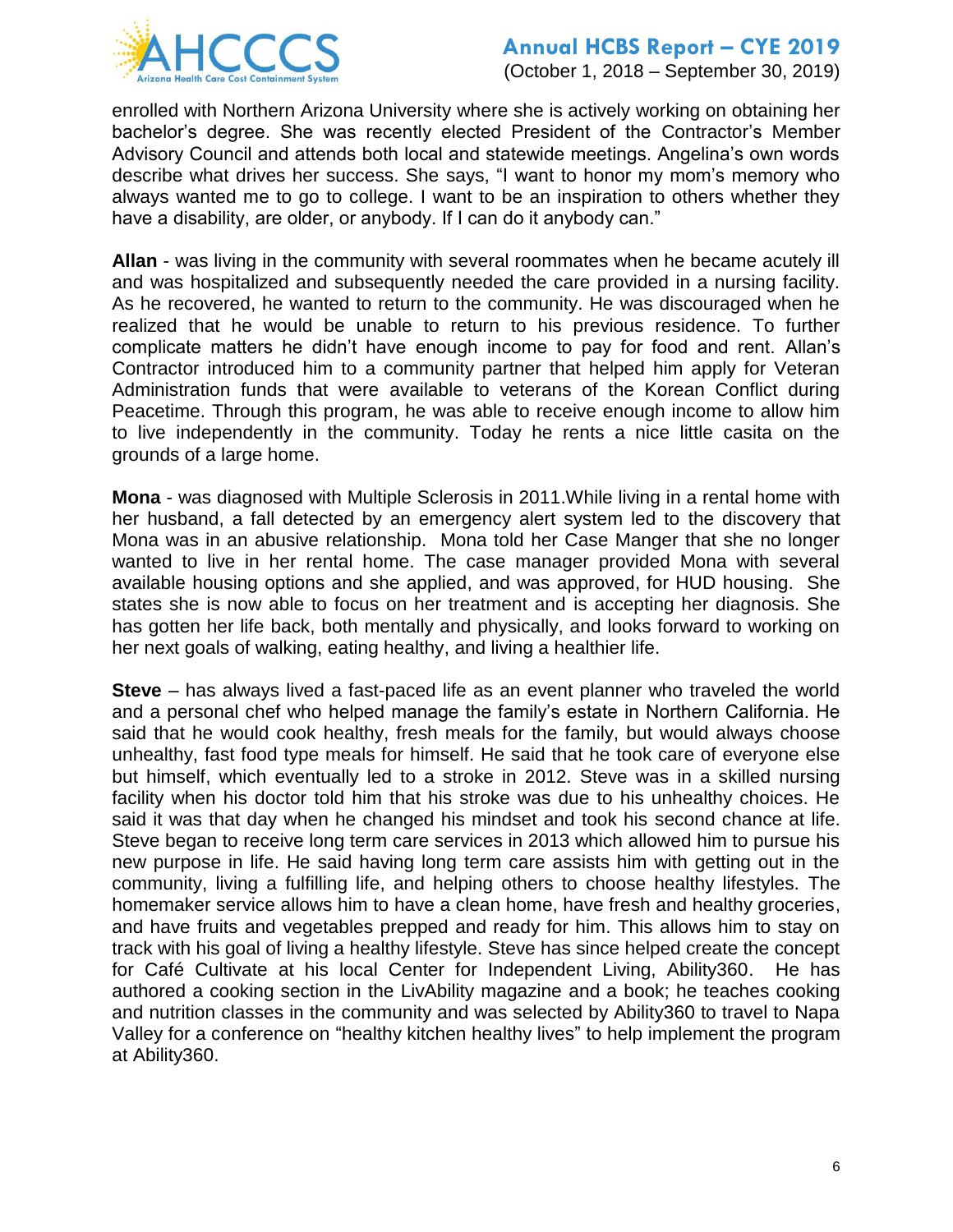

(October 1, 2018 – September 30, 2019)

**Ada** - wanted to be more active and gain physical strength because her usual activities consisted of watching television and spending time with her daughter at home. She stated that being bored has not helped with feelings of depression. Ada's Case Manager provided education about the adult day healthcare services, senior centers, and behavioral health services. This was a topic of discussion at every assessment visit for a period of a year before Ada started attending the senior center five days a week. She has shared that this has given her "purpose" and that she looks forward to attending daily. She stated that not only has she has gained friendships, but she has also been able to lift light weights and exercise at least three times a week, resulting in a 5 lb weight loss. She has been attending meditation classes and started sewing, which helps her relax. She has been volunteering and helps to bring food to peers during meal times. Ada stated she is happy and proud of her continued progress and continues to encourage her friends and peers to exercise with her; she wishes more people would join the senior center.

**Tammy** - shared during a reassessment visit with her Case Manager that she is "tired of being seen as a woman in a wheelchair." She stated she would like to be a part of a community and be able to share with her peers ways to save money on groceries by using different mobile apps, coupons and to acquire free or reduced items. Tammy reported she saved over \$3000 since January 2018. The Case Manager worked to get her exposure at an Advisory Council meeting to present a topic, "Shopping on a Dime." A week before the presentation, the Case Manager met with her at home to practice for the Advisory Council Meeting. Subsequently, Tammy was asked to present at the annual Abilities Workshop in Maricopa County. After the presentation, Tammy shared with her Case Manager that "it was a blessing to be given an opportunity to present." She said that she felt "great and for 30 minutes I was able to feel normal again and my disability had disappeared." Tammy did such a wonderful job she was asked by an attendant care agency to present to their staff of caregivers and share her tips on shopping on budget for a household.

**Sarah** - had a desire to be more independent and to live on her own. Her Case Manager referred her to the Contractor's Housing, Engagement, Resources and Opportunity (HERO) program. It was determined that Sarah was a candidate for the federal Section 811 Project Rental Assistance Program. Sarah moved into her own apartment and receives habilitation services to help improve her cooking, money, and community safety skills. Her mother is excited and stated about her new home, "It's huge. It's really beautiful. It's bright. The neighborhood is nice and very well maintained." Her mother recalled, "Of course, I was nervous about her having an apartment. I really see Sarah has grown since she's been on her own, she's doing really well!"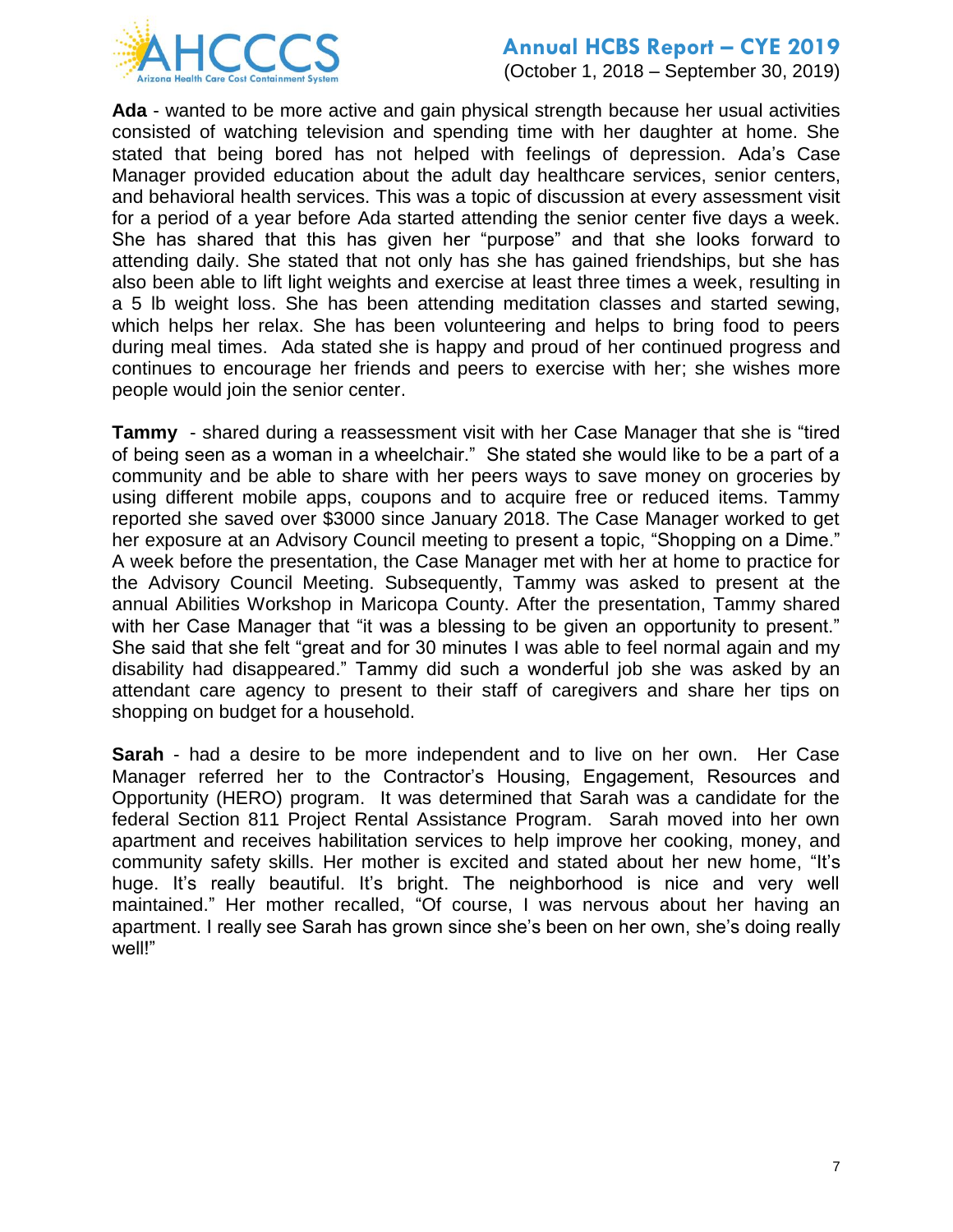

## **MEMBER INITIATIVES**

The following is a summary of specific HCBS related activities undertaken by the ALTCS Contractors and AHCCCS.

#### *Spouse as Paid Attendant Caregiver*

AHCCCS implemented the Spouse as Paid Caregiver service option on October 1, 2007, after receiving a waiver from the Centers for Medicare and Medicaid Services (CMS). Spouse as Paid Caregiver is a service model option which allows a spouse, who meets basic qualifications, to provide and be compensated for providing direct care services for their husband or wife. Per the Arizona 1115 Waiver, ALTCS members selecting this option are limited to 40 hours per week of Attendant Care or like services (homemaker and personal care). Allowing married members this service option has assisted in reducing the challenges of ensuring an adequate caregiver workforce. The Spouse as Paid Caregiver waiver information can be found on the **AHCCCS** website.

In CYE 2019, 1,576 members received paid services from their spouse, a 2% decrease from the previous year.

#### *Self-Directed Attendant Care (SDAC)*

AHCCCS implemented Self-Directed Attendant Care (SDAC) on September 1, 2008. SDAC offers ALTCS members or their legal guardians the choice of directly hiring and supervising their own Direct Care Workers (DCWs) without the use of an agency. It empowers members to have more control over their lives, leading to increased satisfaction and improved quality of life. Under SDAC, individuals have the right and the ability to make decisions about how best to have their needs met, including determining who will provide the services they need and when the services will be provided. Participating members are supported by the services of a qualified fiscal agent who performs all employer payroll functions and Case Managers who provide general assistance. Case Managers may utilize the SDAC member manual to support members serving in the capacity of the employer of their DCW. Additionally, Case Managers may authorize the member training service to have an AHCCCS registered provider provide training to the member on how to exercise their employer authority.

During CYE 2010, Arizona Administrative Code (rule) was amended to allow SDAC participating members to direct certain skilled nursing services to their DCW. A member can now direct their DCW to perform the following skilled services:

- Bowel care, including suppositories, enemas, manual evacuation and digital stimulation;
- Bladder catheterizations (non-indwelling) that does not require a sterile procedure;
- **Wound care (non-sterile);**
- Glucose monitoring;
- **Glucagon as directed by the health care provider;**
- **Insulin, subcutaneous injection only if the member is not able to self-inject;**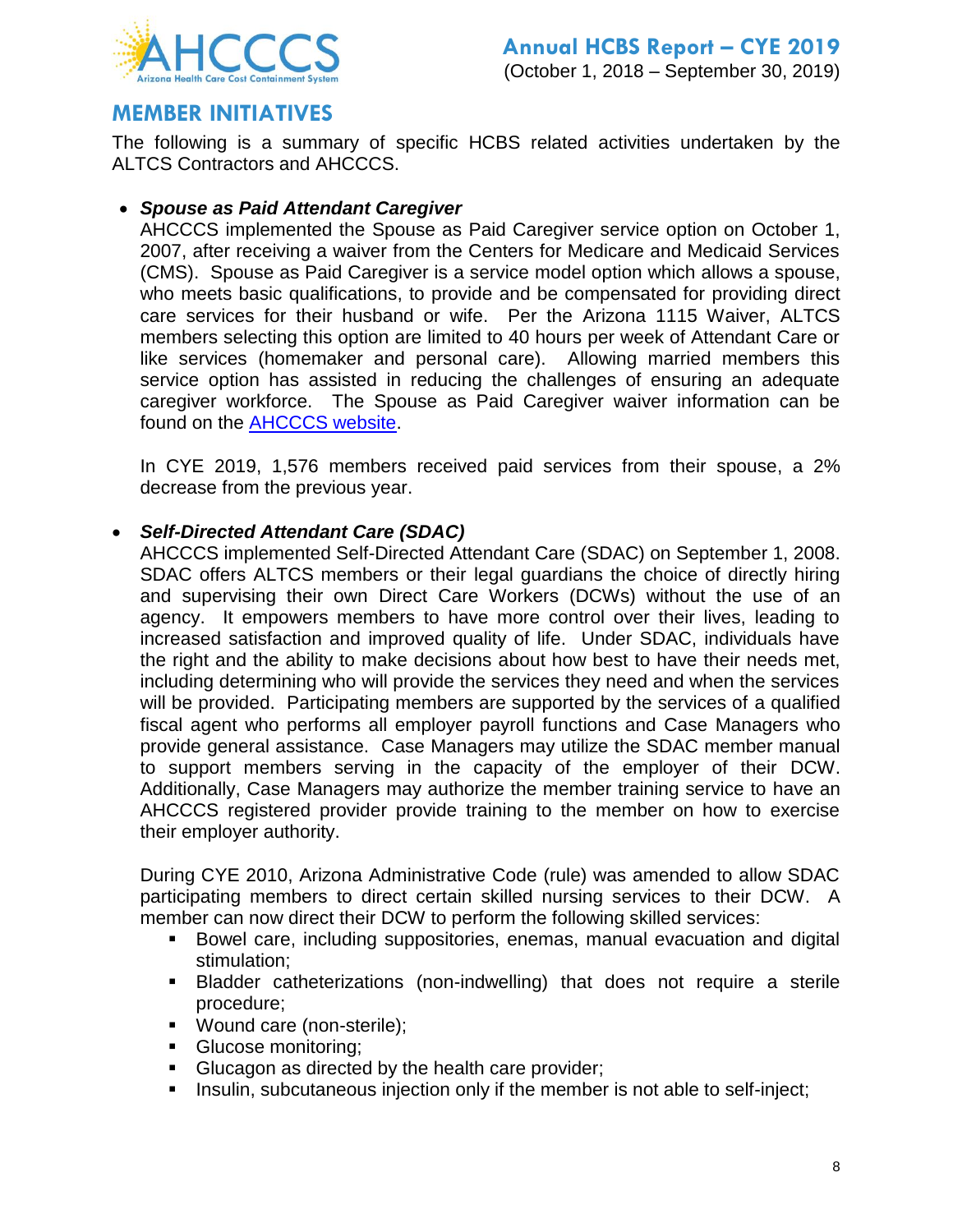

- **Permanent gastrostomy tube feeding; and**
- Additional services with the approval of the Director and the Arizona State Board of Nursing.

The SDAC policy can be found on the [AHCCCS website.](https://www.azahcccs.gov/shared/Downloads/MedicalPolicyManual/1300/1320-A.pdf)

In CYE 2019, 411 members utilized this member-directed option, a 6% percent decrease from the previous year.

#### *Agency with Choice*

On January 1, 2013, AHCCCS implemented and instituted a new member-directed option, Agency with Choice. The option is available to ALTCS members who reside in their own home. A member or the member's Individual Representative (IR) may choose to utilize Agency with Choice for the provision of his/her care. Under this option, the provider agency and the member/IR enter into a formal partnership agreement. The provider agency serves as the legal employer of the Direct Care Worker and the member/IR serves as the day-to-day managing employer. Agency with Choice presents an opportunity for members interested in directing their own care, but would otherwise like the support offered by a provider agency. For provider agencies, the option affords them an opportunity to support members in directing their own care.

During CYE 2012, AHCCCS worked in collaboration with a Development and Implementation Council comprised of ALTCS members, providers, community stakeholders, and Contractors. The Council's primary function was to provide input on programmatic changes AHCCCS needed to make in order to implement the new Agency with Choice member-directed option, including policy and form changes.

In CYE 2013, the primary focus was on supporting Contractors to educate members/IRs about all the available service model options including memberdirected options. While Contractors monitor the delivery and quality of services on a routine basis, in CYE 2014, AHCCCS prioritized the development of tools for the purpose of assessing members' support needs for directing their care under this option. The following are examples of those monitoring tools.

- Developed a Case Manager refresher training to ensure Case Managers are able to support members/IRs to make informed choices about electing member-directed options.
- Developed tools to educate Case Managers on how to assess whether or not a member/IR is fulfilling their respective roles and responsibilities and how to determine the need for additional support
- Developed a provider assessment tool that helps providers and Contractors assess whether or not a provider agency is fulfilling its respective roles and responsibilities and whether or not additional technical assistance is required.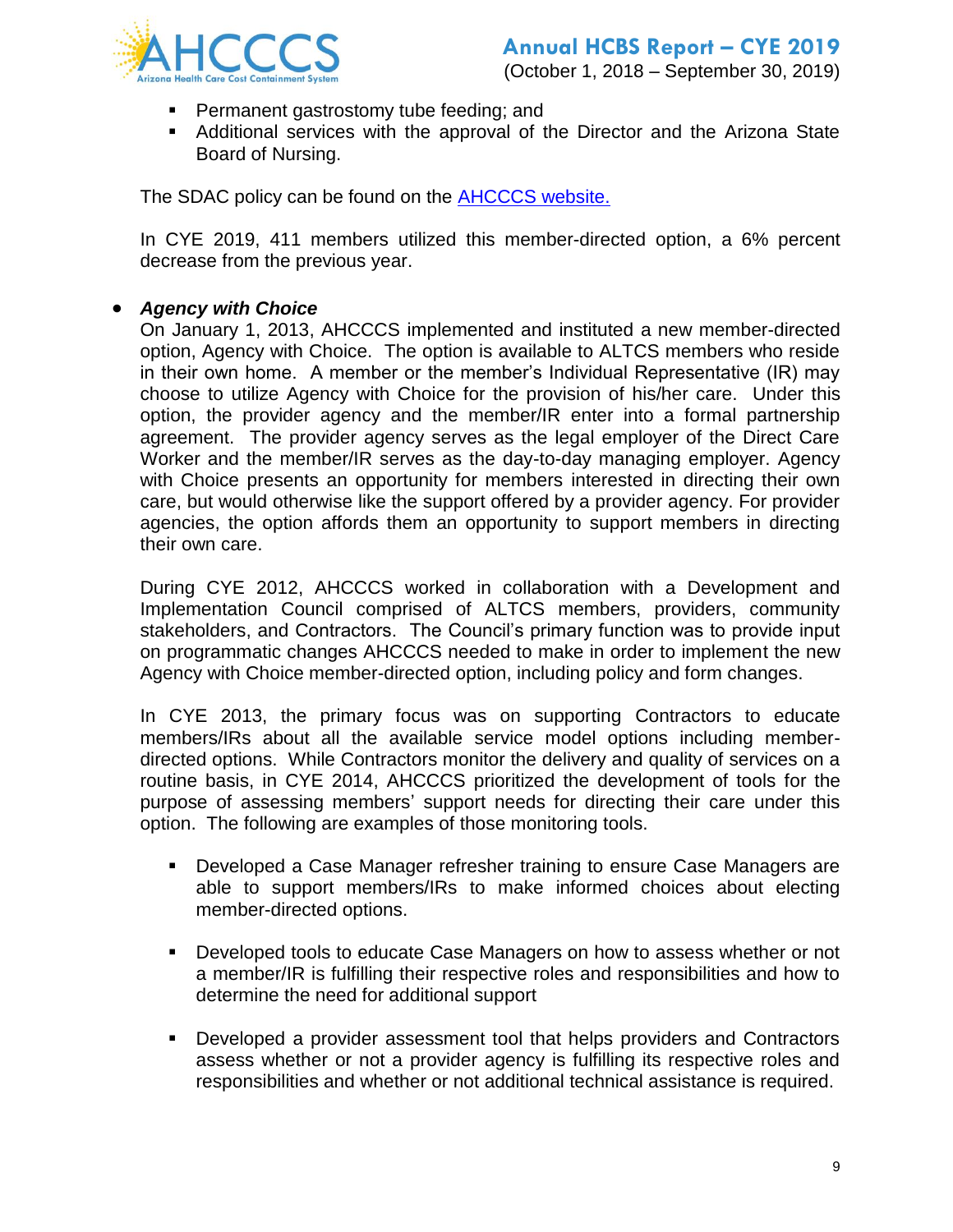

l

## **Annual HCBS Report – CYE 2019**

(October 1, 2018 – September 30, 2019)

In CYE 2015 and CYE 2016, AHCCCS planned to work in collaboration with Contractors to implement the use of these specific tools, but implementation was postponed to CYE's 2018, 2019 and 2020 to align with the person-centered planning outlined in a forthcoming section. The aforementioned Case Manager training and tools have been incorporated into the person-centered planning initiative. In CYE 2019, the new standardized person-centered planning document and case manager training addressed documentation standards and strategies to support members in making an informed choice about any of the member-directed options (including Agency with Choice). Additionally, the document and training will support Case Managers on how to assess whether or not a member/IR is fulfilling their respective roles and responsibilities and how to determine the need for additional support. Furthermore, in CYE 2020, the AHCCCS policy will incorporate standard policy and procedure requirements for provider agencies utilizing this member-directed option specific to their roles and responsibilities pertaining to the monitoring of the Partnership Agreement between the agency and member and communication protocols aimed at ensuring the members have the supports they need to be successful employing the model. The Contractors will monitor these standards during the annual quality monitoring visit.

The Agency with Choice policy can be found on the **AHCCCS website.** 

In CYE 2019, 2,469 members utilized this member-directed option, a 14% decrease from the previous year. It is important to note, a total of 209 (8%) members utilize the combination of the Agency with Choice and Spouse as Paid Caregiver service model options.

The chart below is an eight-year summary of the annual percentage change of the membership's utilization of the Spouse as Paid Caregiver service model option, the Self-Directed Attendant Care and Agency with Choice member-directed options. Reduction in utilization of the Agency with Choice member-directed option has resulted in the strategies noted above with respect to case manager training and the revised person-centered planning document.

| <b>Service Model Options - Annual Percent Change</b> |            |            |            |            |            |            |            |            |  |
|------------------------------------------------------|------------|------------|------------|------------|------------|------------|------------|------------|--|
| Annual %                                             | <b>CYE</b> | <b>CYE</b> | <b>CYE</b> | <b>CYE</b> | <b>CYE</b> | <b>CYE</b> | <b>CYE</b> | <b>CYE</b> |  |
| Change                                               | 2012       | 2013       | 2014       | 2015       | 2016       | 2017       | 2018       | 2019       |  |
| in Utilization                                       |            |            |            |            |            |            |            |            |  |
| Spouse as Paid                                       | 28%        | $0\%$      | 6%         | 6.5%       | $0\%$      | 10%        | 5%         | $-2%$      |  |
| Caregiver                                            |            |            |            |            |            |            |            |            |  |
| Self-Directed                                        | 22%        | 9.5%       | 18%        | 9%         | $-13%$     | 12%        | 9%         | $-6%$      |  |
| <b>Attendant Care</b>                                |            |            |            |            |            |            |            |            |  |
| Agency with $Choice2$                                |            |            | 67%        | 10.5%      | $-5%$      | $-5%$      | $-10%$     | $-14%$     |  |

 $2$  Agency with Choice was implemented in CYE 2013 with a total of 1,945 members electing the service model option.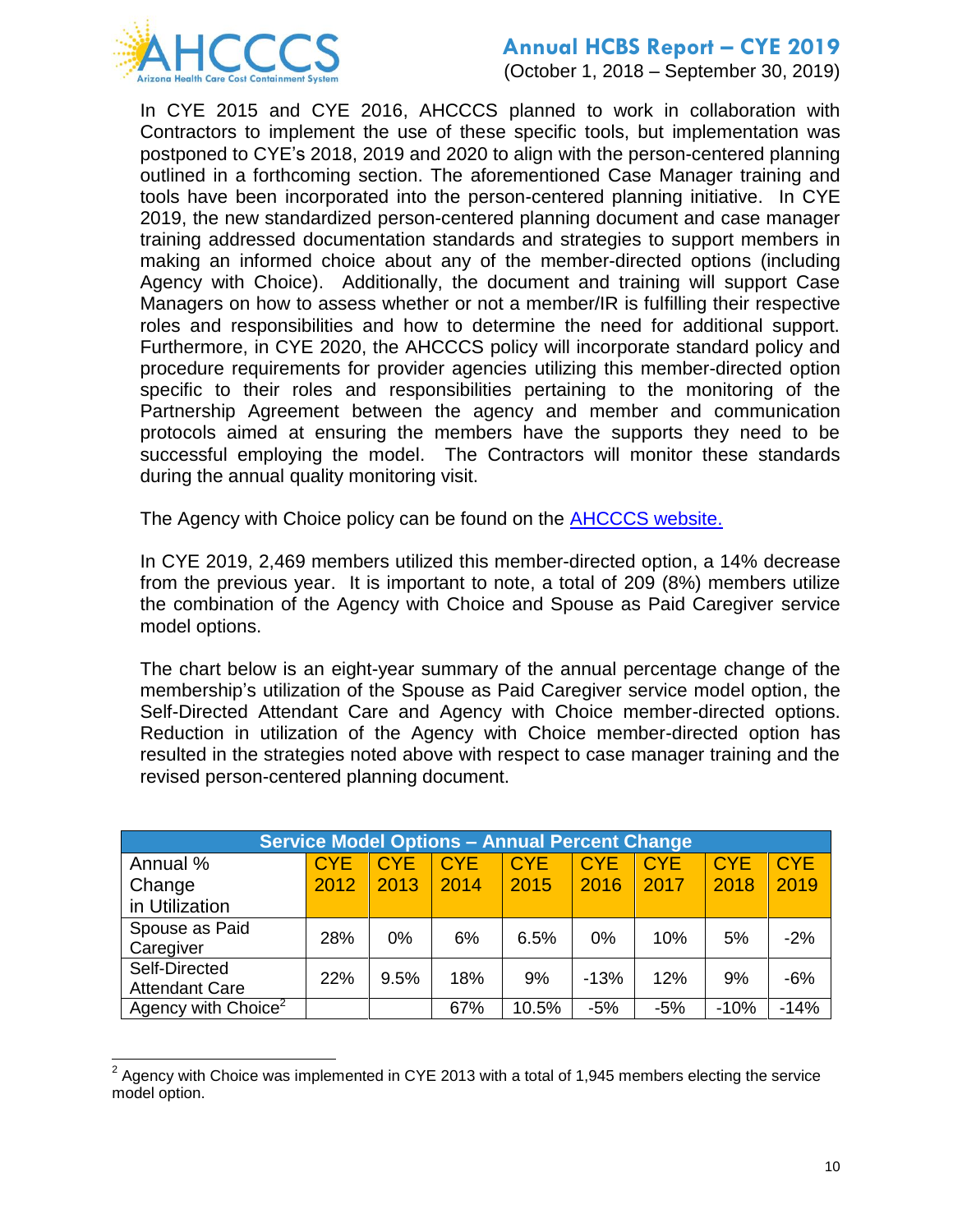

#### *Community Transition Service*

The implementation of the Community Transition Services option was approved by CMS in 2010. This service provides financial assistance to members to move from an ALTCS long term care institutional setting to their own home or apartment. The option offers up to \$2,000 to defray transition costs such as security and utility deposits for an apartment or home, essential furnishings, or other moving expenses. Contractors also provide assistance to members who may experience financial challenges that present barriers to making a transition into a home or apartment in the community. This is not an uncommon scenario because, during their tenure in the nursing facility, the discretionary income members receive is limited to the special needs allowance. It may take a few months for the share of cost to be reduced to zero after the member has transitioned out of the nursing facility. In these circumstances, Contractors may assist the member with obtaining Section 8 housing or moving into homes that have month-to-month leasing opportunities versus a requirement upfront for first and last month's rent. Members may also receive financial assistance from family members to make the transition.

In an effort to support a member's affordable housing needs, beginning October 1, 2017, AHCCCS required all Contractors to have a designated housing expert that is responsible for identifying housing resources and building relationships with contracted housing providers and public housing authorities for the purposes of developing innovative practices to expand housing options and, furthermore, assisting case managers in making appropriate referrals for members in need of housing. The housing expert is required to monitor and maintain a list of members with affordable housing needs to inform these efforts, including reporting outcomes of the housing referrals.

#### *Community Intervener Service*

AHCCCS is developing a new ALTCS service for members with a dual sensory loss (both vision and hearing); it is planned to be effective October 1, 2020. Individuals with a combined vision and hearing loss may have their physical health, mental health, safety, and welfare impacted by their impairments. The Community Intervener service will provide visual, auditory, and environmental information to members which they are unable to gather on their own and that supports them to lead self-directed lives. Community Interveners are paraprofessionals with specialized training that will support members to access and receive intervention and skill building support related to:

- Communication
- **Information**
- **Environment**
- Social/Emotional Support
- **Activities**

In CYE 2018, AHCCCS held two stakeholder forums with members, families, and other stakeholders with expertise in serving individuals with a dual sensory loss. The purpose of the forums was to share information about similar services adopted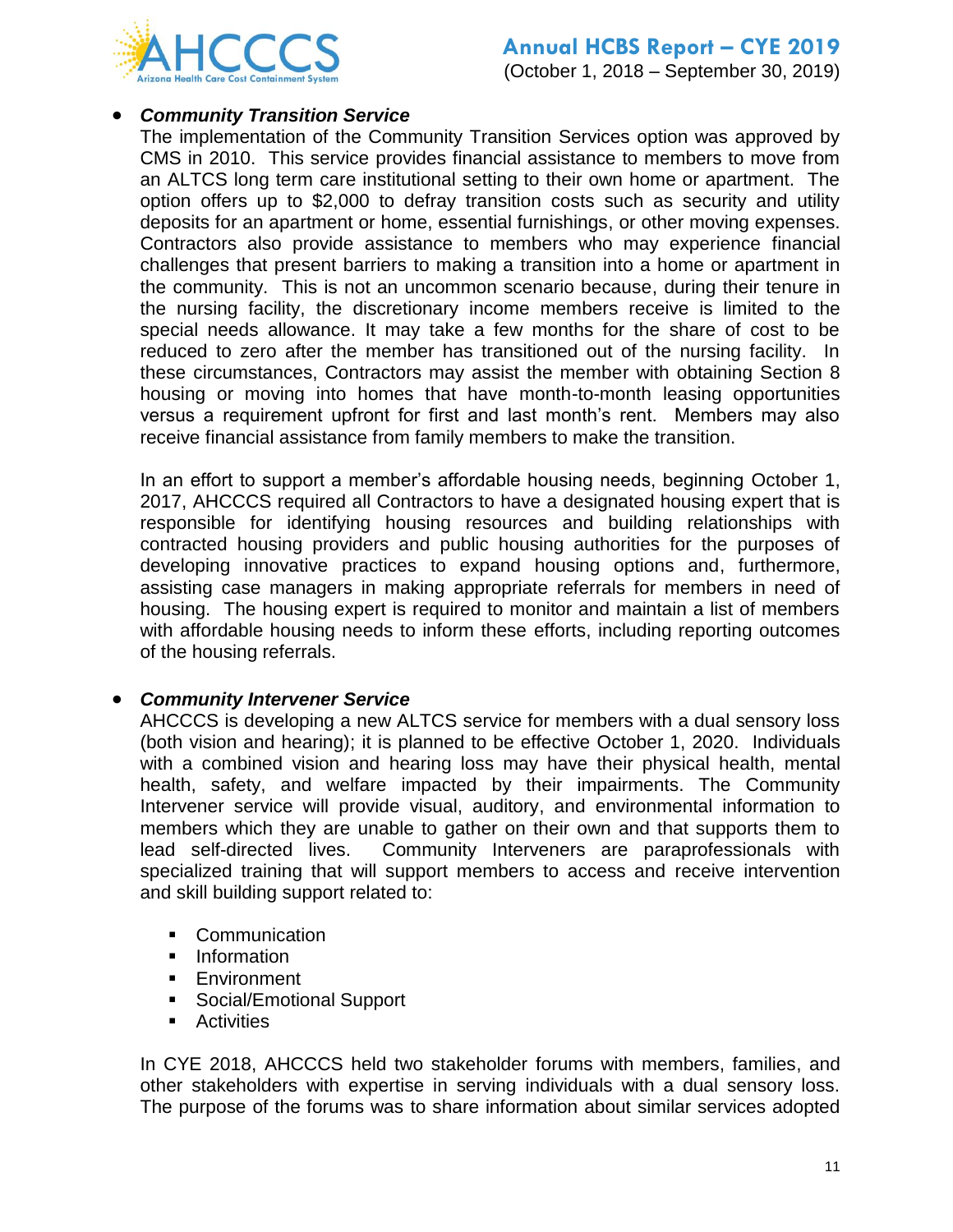

(October 1, 2018 – September 30, 2019)

by other State Medicaid Programs and to solicit information that could assist policy development including setting parameters for the scope of the service, medical necessity requirements, and workforce development standards. In CYE 2019, AHCCCS utilized the input from the stakeholder forums as well as additional meetings with dual sensory loss subject matter experts to inform the development of the draft policy parameters, including the development of an assessment tool to determine medical necessity.

#### *Prior Period Coverage For HCBS*

Since 2006, Contractors have been allowed to cover HCBS services for "Prior Period Coverage" enrollment. This allows applicants to have HCBS services covered by the Contractor during the period between application and determination of eligibility. Such coverage allows greater flexibility in the choice of a service site. Persons awaiting discharge from hospitals can go directly back to their own home, with coverage of those services paid for once eligibility is determined and enrollment is complete.

#### **Home and Community Based Services Litigation:** *Ball v. Betlach*

In January 2000, a class action lawsuit Ball v. Biedess (later amended to Ball v. Betlach) was filed on behalf of EPD members enrolled in the ALTCS Program concerning the availability of critical in-home services. Critical services are Attendant Care, Personal Care, Homemaker and Respite services which provide bathing, toileting, dressing, feeding, and transferring to or from beds or wheelchairs, and assistance with other similar daily activities. In addition to other claims, Plaintiffs alleged a violation of 42 USC 1396a(a)(30)(A), the Medicaid Equal Access provision. A Settlement Order in this matter was approved by the Federal District Court in October 2012. Nevertheless, this case had been in litigation for more than a decade and had been appealed to the Ninth Circuit Court of Appeals on two separate occasions. Below is a brief summary of the major events.

In 2004 the Federal District Court concluded that AHCCCS failed to provide members with equal access and ordered that AHCCCS provide each individual who qualifies for critical services with those services without gaps in service. The following year the Federal District Court issued an Order which required AHCCCS to eliminate gaps in critical in-home services within 2 hours and mandated that ALTCS Contractors have back-up staff available. AHCCCS was also required to file monthly reports of gaps in critical services with the Court and to implement an expedited grievance process where members could contact a hotline.

Two years later, in 2007, the Ninth Circuit Court of Appeals concluded that Congress did not intend to create a private right of action under 42 USC 1396a(a)(30)(A), reversing the District Court. In 2010, the District Court ordered AHCCCS to establish a single toll free hotline for members to report gaps and to modify all relevant contracts, forms, and policies to explicitly require that ALTCS Contractors have back-up workers available. (From October 2010 to September 2013 the hotline received less than 5 calls each month concerning gaps in services).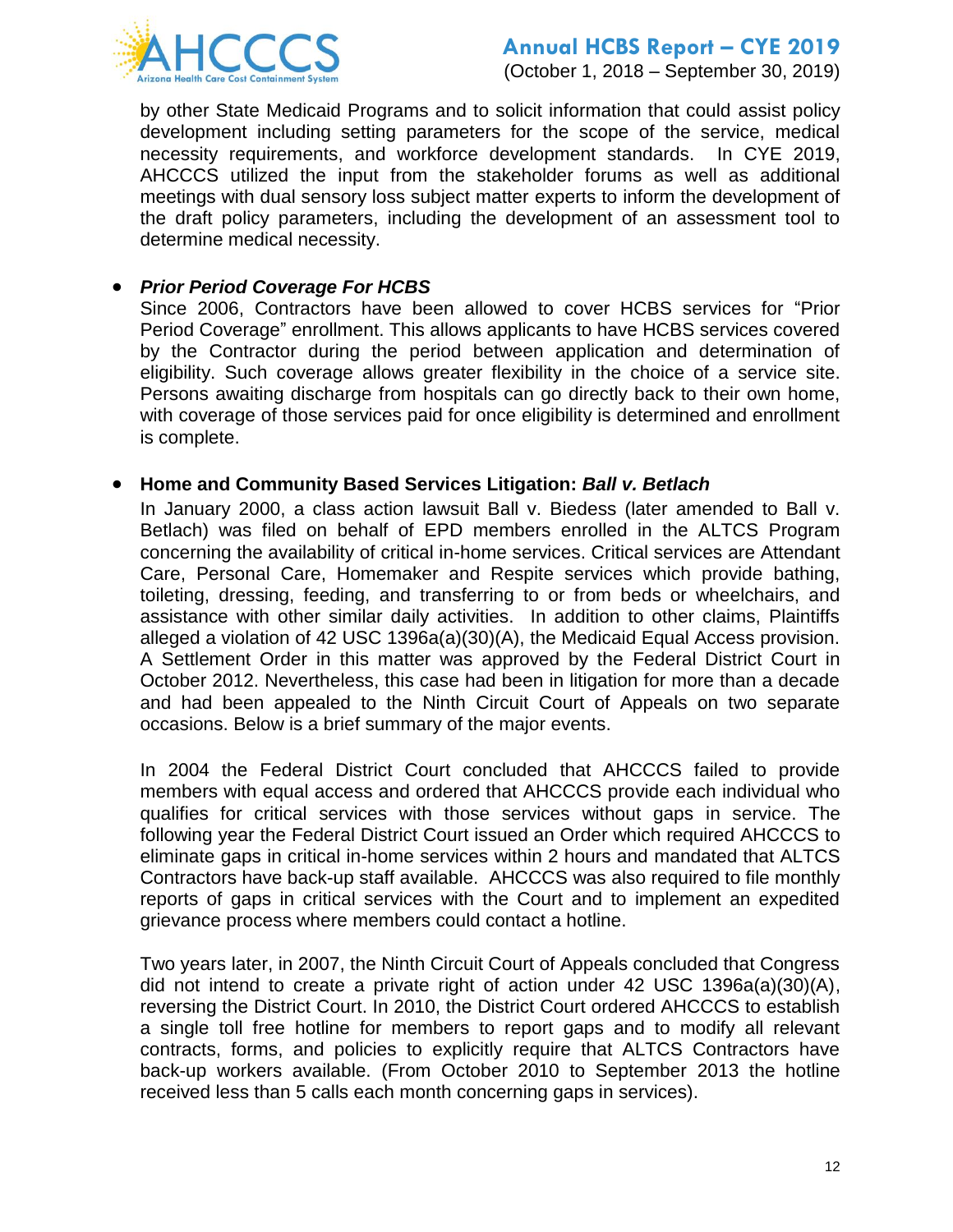

Mediation was subsequently explored. After several assessment conferences were scheduled by the Court of Appeals, the parties agreed to settle the litigation in principle. A fairness hearing was scheduled in early October 2012, and on October 30, 2012, the Federal District Court approved the Proposed Settlement Agreement. As part of the Settlement, AHCCCS agreed to provide Plaintiffs an additional 24 months of gap reports and 2 annual reports. If the aggregate rate of gaps for authorized services is 0.1% or more for two consecutive months, Plaintiffs can request a meeting with AHCCCS to address the concerns, and, if not satisfied with AHCCCS' efforts, Plaintiffs may seek judicial intervention. If no judicial enforcement action was pending at the end of the  $25<sup>th</sup>$  month following approval of the Settlement, the case would be dismissed.

As required by the Settlement Agreement, AHCCCS continued to file monthly gap reports which remained very low: The percentage of gap hours remained in the 0.05% - 0.08% range. Pursuant to the federal District Court Order dated October 26, 2012, the Court retained jurisdiction of this case through December 2014 for the purpose of hearing any issues regarding alleged violations of the terms of the Settlement Agreement. The Settlement Agreement provided for limited Court jurisdiction through the end of the  $25<sup>th</sup>$  month following approval of the Settlement. No allegations of violations were presented, and because no judicial enforcement action was filed by Plaintiffs in December 2014, the Court no longer retained jurisdiction of the matter after December 2014 and the case was dismissed in its entirety. Gap Reports to Plaintiffs' counsel were no longer required after November 2014.

*The average monthly occurrence of a gap in critical service, for the period of October 1, 2018-September 30, 2019, was 0.04% which is within the historical low range (0.01 - 0.08 range).* 

To perform ongoing review of the delivery of critical care services, AHCCCS continues to require Contractors to monitor monthly instances of gaps in services and submit a Quarterly Gap in Critical Services Log. In addition a Semi-Annual Report must be submitted which outlines trends in service delivery and any corrective actions implemented regarding gaps in services and grievances related to service gaps. Contractors use the analysis to work with providers to ensure that members receive services appropriately and to inform network development.

AHCCCS is leveraging the Electronic Visit Verification (EVV) mandate to develop a more streamlined reporting to ensure, track and monitor timely service delivery and access to care for members. AHCCCS is currently working with the State's EVV vendor to make system customizations and standard reports to assist providers, Contractors and AHCCCS in using EVV to mitigate access to care challenges. This include mechanisms to track and monitor the time it takes for members to receive a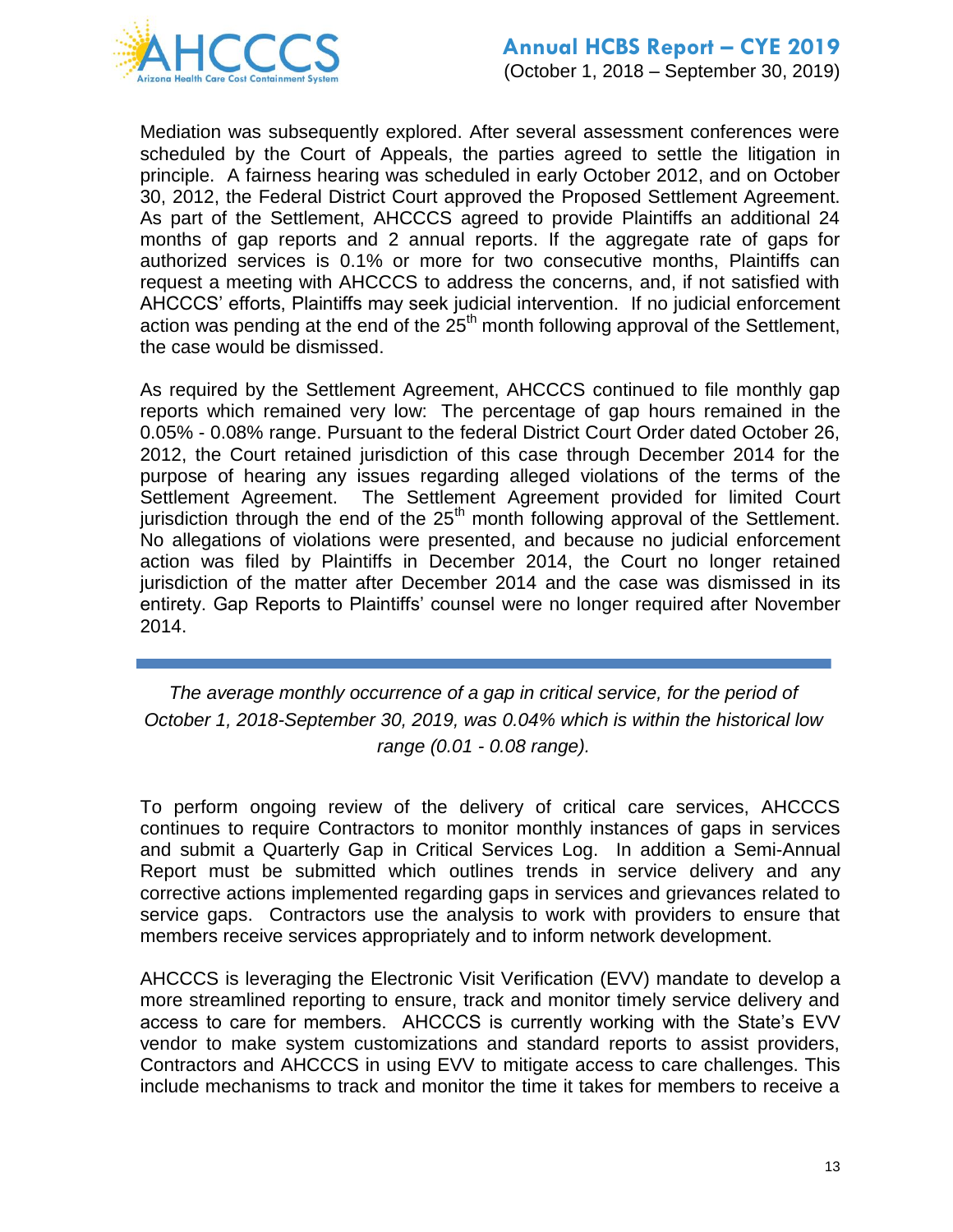

service once it has been determined to be medically necessary as well as monitoring scheduled service visits versus occurrences of late or missed visits.

## **CONTRACTOR INITIATIVES**

The Contractors engage in a number of initiatives aimed at ensuring members are living in the most integrated setting as well as participating in community life. The following are examples of those initiatives.

One Contractor contracts with a primary care provider (PCP) group that provides primary care to members in their own homes, in assisted living facilities, and in skilled nursing facilities. The group added a new type of worker in the community setting called a Community Health Worker (CHW). The CHW is a frontline public health worker who is recruited from the community and has a grassroots understanding of services available in the communities they serve. CHWs have a cultural awareness of the needs of the community and help to fill a potential void in communication between the PCP and the member. PCPs refer CHWs to members that require ongoing education about a disease process or assistance with following the provider's treatment plan. The CHWs provide services that meet specific member needs. They can include: on-demand virtual visit with the PCP; assistance with non-medical community resources such as grocery delivery or utility assistance; coaching of healthy behaviors such as smoking cessation or a healthy diet; supporting the prevention and the control of chronic diseases such as review of blood sugar monitoring or sodium restrictions; providing social support; and monitoring blood pressure, pulse oximetry, temperature and weight. This additional support from the CHW engages members with the care they need, where they need it; it simplifies the delivery of their medical care and helps them achieve better health.

One Contractor has collaborated with a community partner to help members recover entitled income in an effort to help them transition from a nursing facility (SNF) to their own home or another community-based setting. Some members were identified as being eligible for unrecognized income through the Social Security Administration (SSA) or the Veteran's Administration (VA). For example, Case Managers and the community partner met with unmarried members without income who lived in nursing facilities. This agency helped members identify potential income and assisted members in completing and submitting the paperwork. As a result of this partnership, members became eligible for and started to receive benefits from the SSA and VA. Members were able to have more choices, direct their own care, and meet their goals. As a result of these efforts, the Contractor has been able to discharge over ten members into the community from a SNF.

One Contractor continues to support members through the Member Advisory Councils to host annual "Abilities Workshops" events. The Abilities Workshops provide an opportunity to share information regarding housing resources, returning back to work or volunteerism, and educational opportunities as well as health and wellness topics with presentations given by representatives from community agencies or other professionals. This year, the workshops focused on providing an opportunity to promote, prepare, and support presentations delivered by our Members. Council Hosts and Case Managers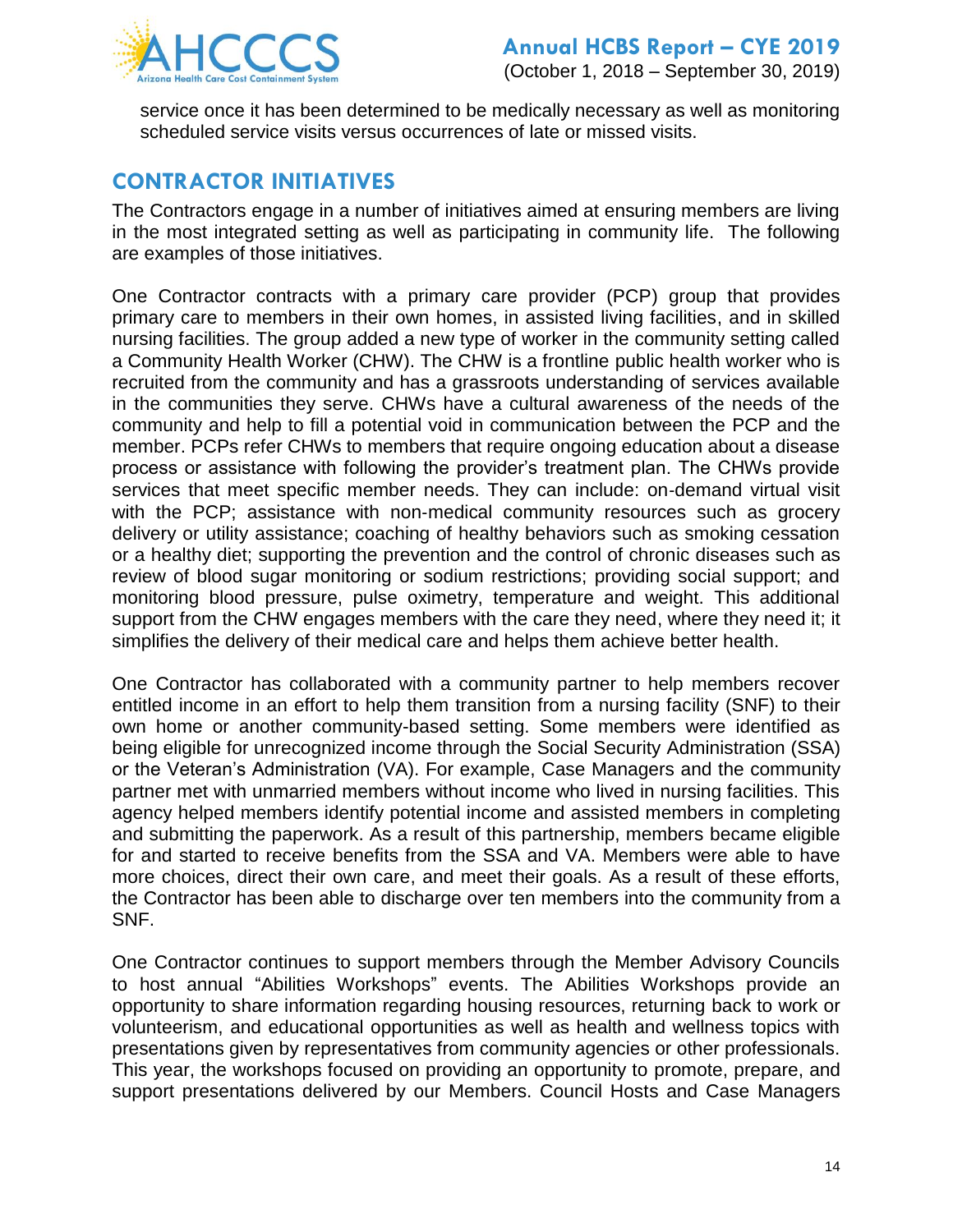

(October 1, 2018 – September 30, 2019)

helped members prepare their topics, assisted with creating their material, and provided coaching tips. In Maricopa County, the theme was *me being me\** and the Member Key Note Speaker was inspirational to everyone in the room, as supportive comments were readily shared by the audience: "*I will not give up because of Mark;" "His life story and how he talked about being me…he made a difference to me;" "Mark gave me a vision of life.*" The Key Note Speaker set the stage for the second presenter, another Member-led topic pertaining to shopping for the household economically, where information was provided about online applications and other resources that can help stretch dollars.

One Contractor promotes the contributions of members in the local arts community. The Contractor contracts with The Opportunity Tree, a business that employs 10 members to create art in the form of candle holders, called candle "blocks." Weighing about three pounds each, these decorative objects made of masonry and stone are sold exclusively at Taliesin West in Scottsdale and are among the gift shop's best-selling items. The Taliesin Project allows members to be gainfully employed as artists.

One Contractor is a recipient of a Section 811 Project Rental Assistance program grant from Housing and Urban Development (HUD) which enables individuals with disabilities who are income and ALTCS-eligible to live in integrated, affordable housing. As part of the Contractor's broader efforts around affordable housing, during this reporting period a total of 36 members moved into affordable housing with three members receiving rental subsidies through the voucher program. Of the 36 members housed, two members made progressive housing moves from Adult Developmental Homes that resulted in a cost savings over \$32,000. From the conception of the Contractor's Affordable Housing program (from October 1, 2017 to September 30, 2019) a cumulative cost savings of over \$570,000 has resulted. These affordable housing opportunities have made a huge impact in their lives, promoting choice and a sense of community, rescuing members from domestic violence, substandard living, financial crisis, homelessness, housing instability, and enabled members to make progressive moves into the community. Stable housing has improved self-reported health outcomes including undisrupted sleep, reduced the stress from constantly moving, and a decrease in seizure activity.

## **AHCCCS ADMINISTRATION AND OVERSIGHT**

The following is a summary of other activities that touch on broader long-term care issues, but also address HCBS as a component. Some of these activities involve collaborative efforts with other Arizona state agencies, while others are exclusive to AHCCCS and its Contractors.

#### *Arizona State Hospital (AzSH) Coordination*

On July 1, 2016, the Arizona Department of Health Services, Division of Behavioral Health Services (ADHS/DBHS) merged with AHCCCS in an effort to streamline monitoring and oversight of the Regional Behavioral Health Authorities throughout Arizona. Prior to the transition, ADHS/DBHS was responsible for oversight and monitoring of members who were conditionally released from the AzSH. AHCCCS is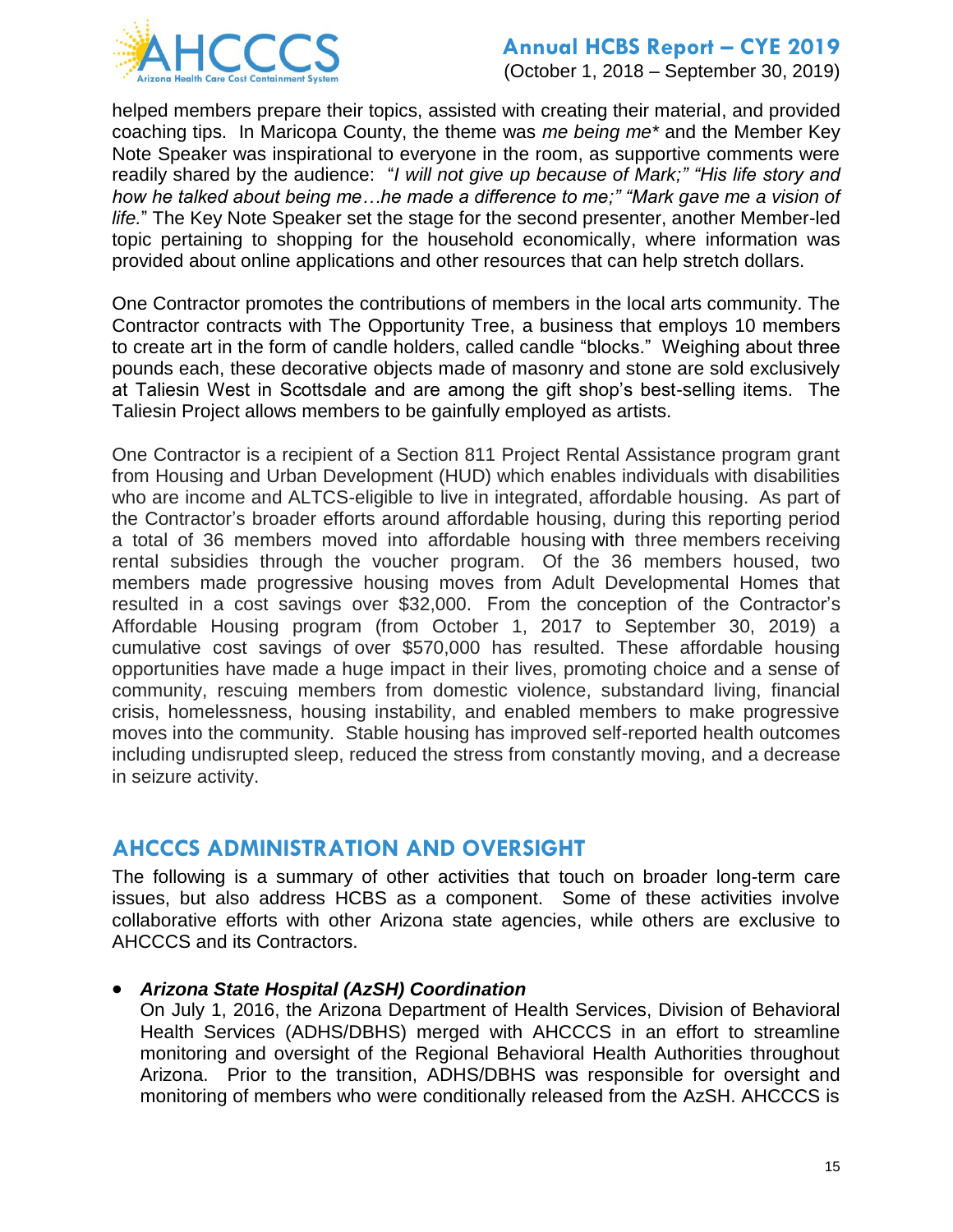

(October 1, 2018 – September 30, 2019)

now responsible for this function and requires Contractors to develop and implement policies and procedures to provide high touch Contractor care management and other behavioral health and related services to each member on conditional release from AzSH consistent with the member's Court Ordered Conditional Release Plan. As stated in Contract, Contractors actively participate in the member's discharge plan prior to release. Contractors are not permitted to delegate the care management functions to a subcontracted provider and must submit a monthly comprehensive status report for each member on Conditional Release to the Psychiatric Security Review Board (PSRB), the member's attorney and to the designated AHCCCS Medical Management (MM) staff. AHCCCS staff participate in a phone discussion with Contractors regarding each member following receipt of the monthly report to ensure any potential compliance issues are thoroughly investigated. Issues of noncompliance are reported immediately by the Contractor to the PSRB, the member's attorney and AHCCCS designated staff.

#### *Long Term Care Case Management*

Each ALTCS-enrolled member receives case management services provided by a qualified Case Manager. ALTCS Case Managers utilize a person-centered approach and maximize member/family self-determination while promoting the values of dignity, independence, individuality, privacy and choice.

Case Managers conduct regular home visits with HCBS members to ensure quality services are being provided without gaps; to determine the services necessary to meet the member's needs, while in the most integrated setting; to provide member specific education to the member and his/her family; and to introduce alternative models of care delivery when appropriate.

The following are examples of how Case Managers execute their aforementioned roles and responsibilities.

- **Member-Directed Options Information**: Case Managers regularly inform members about member-directed options and assist members and their families to make informed decisions about the service delivery model of care.
- **End of Life Care:** Case Managers educate members/families on End of Life Care, which encompasses all health care and support services provided at any age or stage of an illness.
- **Serious Mental Illness Determinations:** Case Managers assess for the appropriateness of and submit referrals for members to receive a Serious Mental Illness Determination and, once affirmed, ensure members receive entitled services including grievance and appeals processes.
- **Cost Effectiveness Analysis:** Case Managers assess the continued suitability, appropriateness, and cost effectiveness of the member's in-home services. HCBS placement is the goal for ALTCS members as long as cost effectiveness standards and the member's medical, functional, social and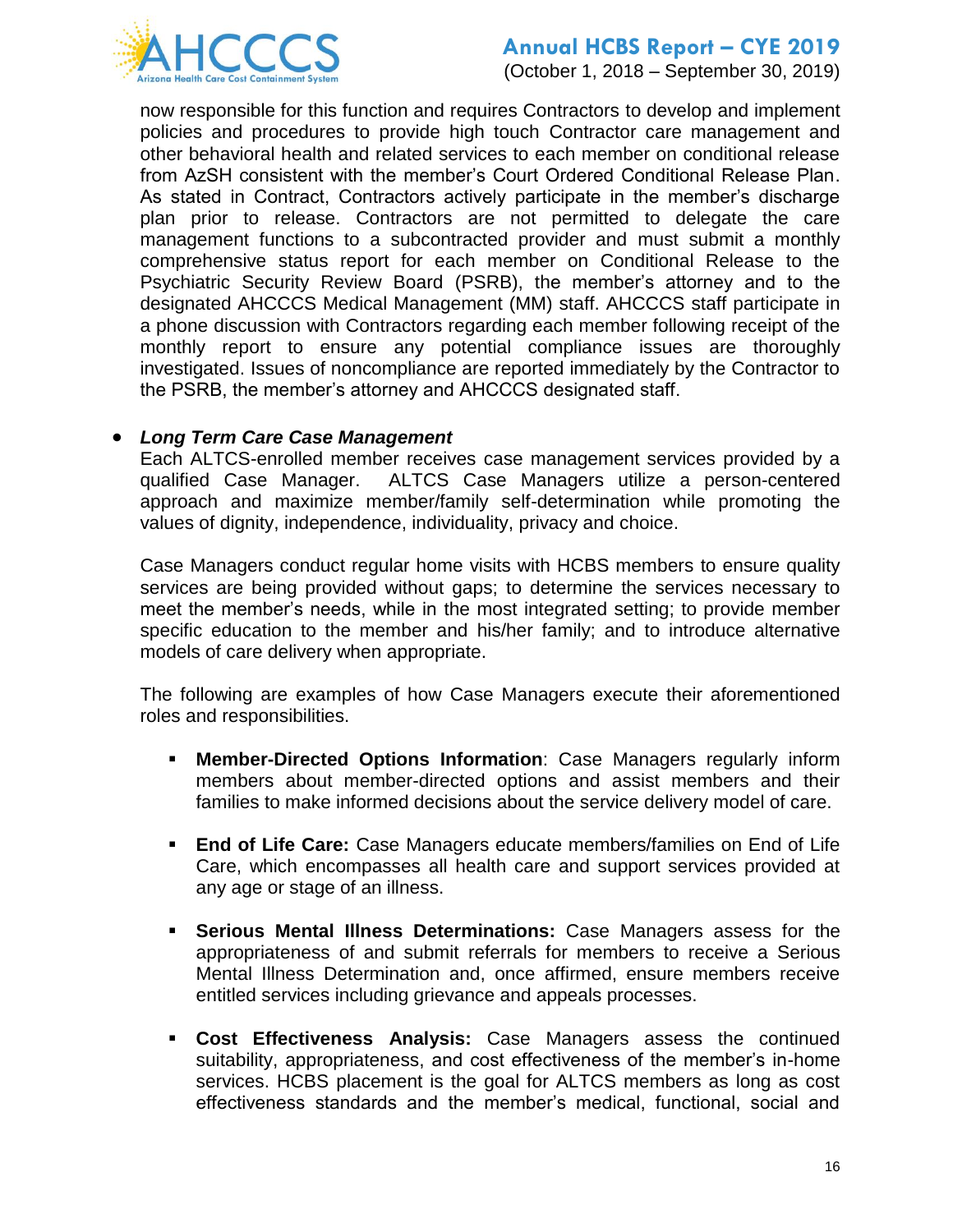

behavioral health needs can be met in that setting. The Case Manager regularly assesses the cost of the HCBS services and compares them to the estimated cost of institutionalized care. Placement in an HCBS setting is considered cost effective if the cost of HCBS services for a specific member does not exceed 100% of the net cost of institutional care for that member.

- **Non-Medicaid Service Coordination:** Case Managers identify and integrate non-ALTCS covered community resources/services as appropriate based on the member's needs, including community resources/services that support members in achievement of personal or independent living goals.
- **Goal Development:** Case Managers assist members to develop meaningful and measureable goals, including personal and independent living goals. Case managers also provide members with information about local resources to help them transition to greater self-sufficiency in the areas of housing, education and employment, as well as identify goals and preferences around the areas of recreation, friendships, and family relationships.

Contractors are required to submit a Case Management Plan and Evaluation on an annual basis which addresses how the Contractor will implement and monitor case management and administrative standards outlined in AHCCCS policy including specialized caseloads. Beginning October 1, 2017, new weighted caseload standards for EPD Case Managers serving members determined to have a Serious Mental Illness were established, with an effective date of October 1, 2019. The evaluation of the Contractor's Case Management Plan from the previous year must also be included in the Plan, highlighting best practices, lessons learned and strategies for continuous improvement.

AHCCCS evaluated the Plans that were submitted for CYE 2019 and approved each Contractor's Plan for the delivery of case management and the evaluation of the previous year's activities and outcomes.

In an effort to enhance the person-centered approach and further maximize member/family self-determination, AHCCCS initiated a process to:

- Create alignment of practices, forms and monitoring of person-centered service planning (PCP) approach and personal goal development;
- Support members to have the information and supports to maximize memberdirection and determination; and
- Develop processes to document health and safety risks and safeguard against unjustified restrictions of member rights in accordance with the Home and Community Based Settings rules.

In August 2016, AHCCCS entered into an Interagency Service Agreement with the Sonoran University Center of Excellence in Developmental Disabilities (UCEDD) at the University of Arizona, a recognized organization with subject matter expertise in the arena of person-centered service planning. A multi-stakeholder advisory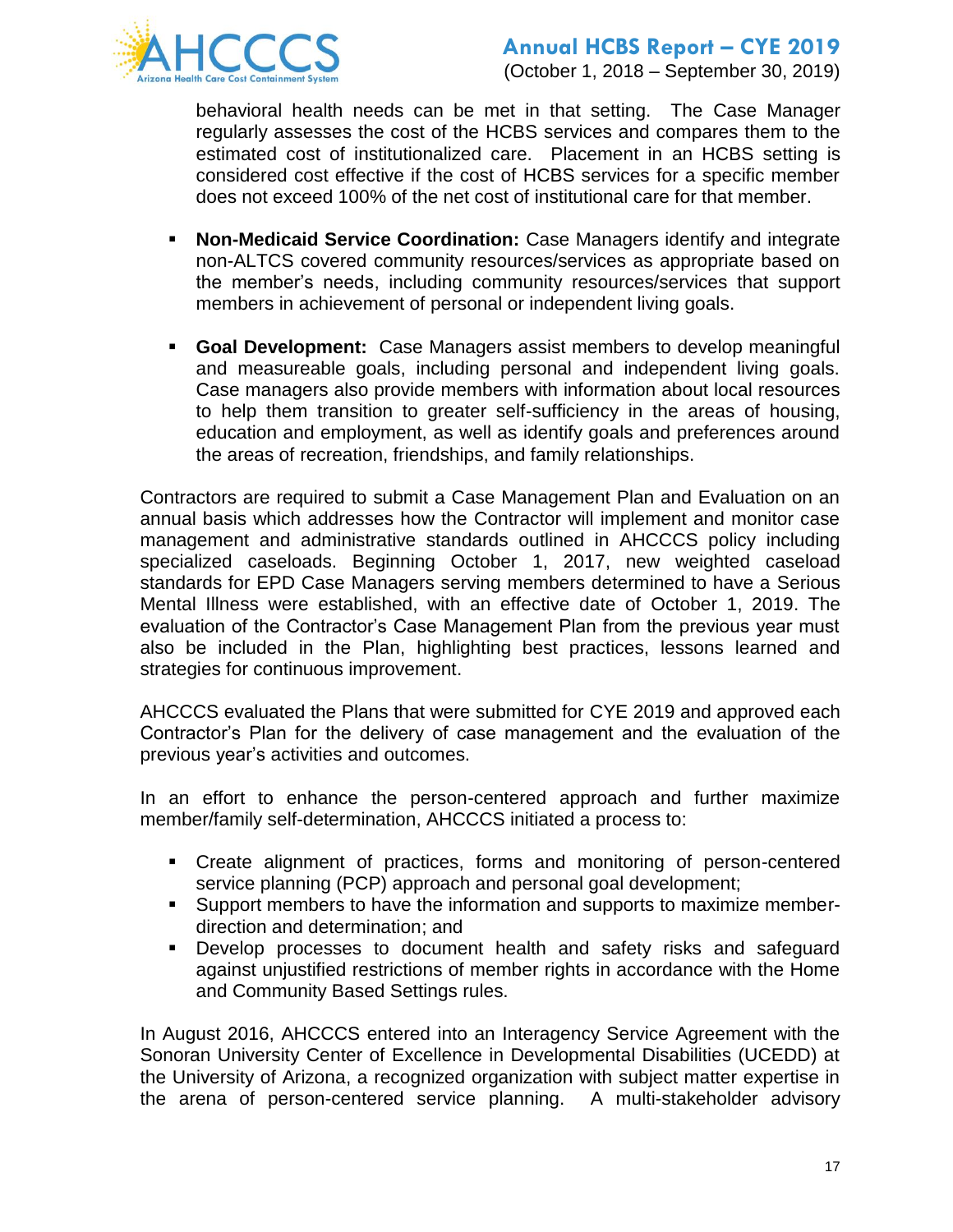

(October 1, 2018 – September 30, 2019)

workgroup has been established to solicit input from members, families, service providers and Contractors. The implementation phases and associated tasks are outlined below through CYE 2020. Phase Three is still in process, but expected to be completed during the next reporting period along with Phases Four and Five. The workgroup continues to meet on a regular basis and will continue to do so throughout the duration of the initiative.

| <b>Person Centered Planning Project</b> |                                                                                                                                                                                                                                                                                                                                            |  |  |  |  |  |  |
|-----------------------------------------|--------------------------------------------------------------------------------------------------------------------------------------------------------------------------------------------------------------------------------------------------------------------------------------------------------------------------------------------|--|--|--|--|--|--|
| <b>Phase</b>                            | <b>Tasks</b>                                                                                                                                                                                                                                                                                                                               |  |  |  |  |  |  |
|                                         | Research of best practices for compliance and implementation of the HCBS<br><b>Rules</b><br>Analysis of current practices in planning and functional assessment of DDD<br>$\blacksquare$<br>and Tribal Contractors                                                                                                                         |  |  |  |  |  |  |
| 2                                       | Analysis of current practices in planning and functional assessment<br>٠<br>Determination of steps necessary to comply with PCP requirements<br>Provide technical assistance and recommendations for uniform PCP<br>$\blacksquare$<br>policies, procedures and forms to guide ALTCS/Tribal Contractors in<br>implementing PCP requirements |  |  |  |  |  |  |
| 3                                       | Develop competency-based training for case managers/support<br>$\blacksquare$<br>coordinators and others on Person-Centered thinking, philosophy and<br>practice                                                                                                                                                                           |  |  |  |  |  |  |
| 4                                       | Pilot testing for PCP forms, policies, and procedures and training for<br>٠<br><b>ALTCS/Tribal Contractor Staff</b>                                                                                                                                                                                                                        |  |  |  |  |  |  |
| 5                                       | Finalize all policies and procedures<br>٠<br>Create educational materials and/or educational sessions for members on<br>$\blacksquare$<br>Person-Centered Service Planning.                                                                                                                                                                |  |  |  |  |  |  |

#### *Electronic Visit Verification (EVV)*

Pursuant to Section 1903 of the Social Security Act (42 U.S.C. 1396b), AHCCCS is mandated to implement EVV for non-skilled in-home services (attendant care, personal care, homemaker, habilitation, respite) by January 1, 2021<sup>3</sup> and for inhome skilled nursing services (home health) by January 1, 2023.

The goals of instituting EVV in the AHCCCS program include:

- **Ensuring, tracking and monitoring timely service delivery and access to care** for members;
- Reducing provider administrative burden associated with scheduling and hard copy timesheet processing;
- Accommodating the lifestyles of members and their families and the way in which they manage care;
- Accommodating service provider business decisions and preserving existing investment in systems; and,
- **Prevention of fraud, waste and abuse.**

l

 $3$  Subsequent to the current reporting period and on December 5, 2019, AHCCCS received approval from CMS to extend the timeline for compliance through 01/01/21.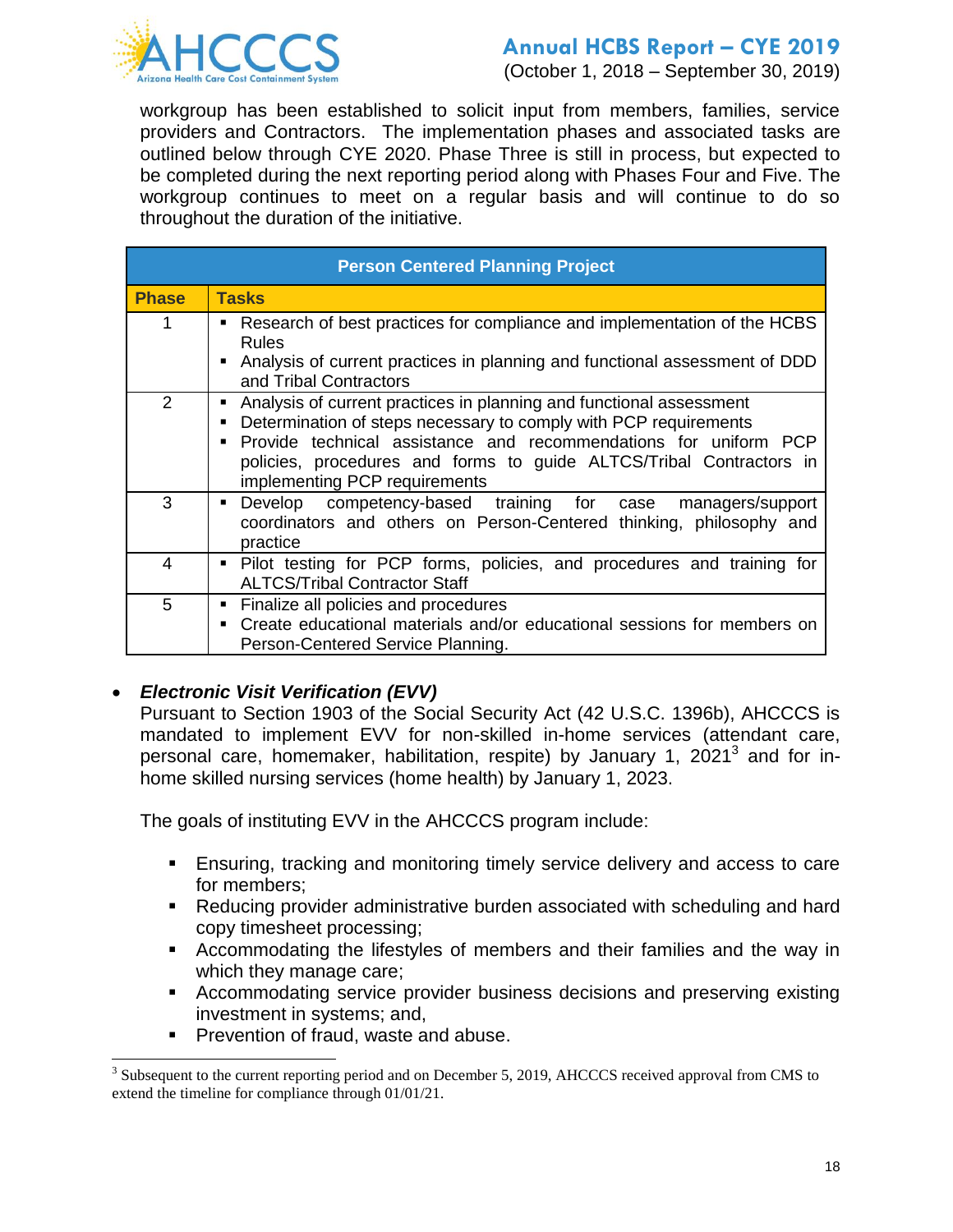

During the reporting period, AHCCCS engaged in the following major milestones to prepare for implementation of EVV:

- Released, evaluated and awarded the EVV vendor and Independent Verification and Validation (IV&V) vendor contracts.
- **Obtained approval from CMS and the Arizona Department of Administration** (ADOA), Information Technology Authorization Committee on EVV contracts and budgets.
- Initiated the development of business rules sessions with the selected EVV vendor to meet general and state specific requirements.
- Released a provider survey to support and incentivize provider engagement as well as help solicit data to inform planning and business rule development.

More information on EVV can be found on the [AHCCCS website.](http://www.azahcccs.gov/evv)

#### *Network Development Plans*

Each year, AHCCCS requires that ALTCS Contractors develop an adequate network and submit a Network Development and Management Plan (Plan) to demonstrate their networks meet the needs of ALTCS members they serve. In the Plan, the Contractors identify the current status of the network at all levels (institutional, HCBS, acute, alternative residential, etc.) and project future needs based upon membership growth and changes in member profiles/service needs. As a component of the Network Development Plans, AHCCCS requires Contractors to incorporate a Workforce Development Plan. Additional information on Workforce Development can be found in the subsequent Workforce Development section.

Specifically, AHCCCS requires the Contractor to provide information on many issues relating to network sufficiency in the Plan, including but not limited to the following:

- **Evaluation of the prior year's Plan**
- **Current status of network by service type**
- **How members access the system**
- Relationship between the various levels of the networks
- **Current network gaps**
- **Immediate short term interventions when a gap occurs**
- Interventions to fill network gaps, and barriers to those interventions
- **Evaluation of the interventions**
- Strategies utilized to increase the percentage of members living in their own home
- Any network issues identified during member and provider council meetings
- **How the network is designed for populations with special health care needs**

AHCCCS requires its ALTCS Contractors to develop and demonstrate the implementation of proactive strategies to reduce the percentage of members in Alternative Residential Settings once it is determined that 20% or more of a Contractor's HCBS membership resides in such settings.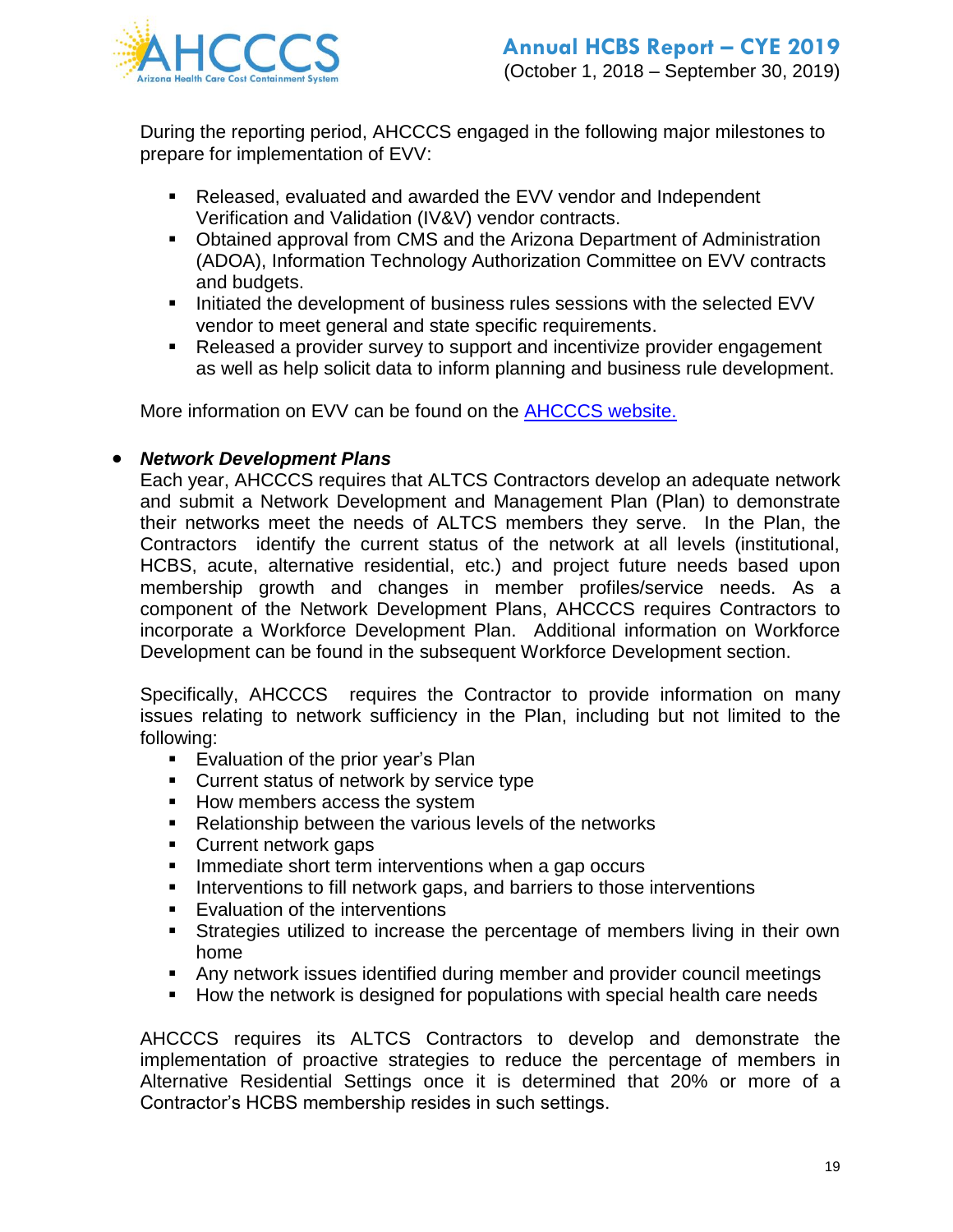

AHCCCS evaluated the Plans that were submitted for CYE 2019 and approved each Contractor's Plan, including the methods for analyzing the network and identifying and addressing network gaps. AHCCCS is in the process of reviewing the plans for CYE 2020.

#### *Monitoring and Oversight*

AHCCCS regularly reviews Contractor operations to ensure compliance with Federal and State law, rules and regulations, the AHCCCS Contract, and AHCCCS Policies. Monitoring activities include review and approval of contract deliverables, regular coordination meetings with Contractors, provision of technical assistance, and both Focused and Operational Reviews. Focused Reviews are conducted based on trending information specific to one Contractor or across Contractors to assess compliance in a specific area of focus and provide targeted technical assistance. Operational Reviews are conducted in order to:

- Determine if the Contractor satisfactorily meets AHCCCS' requirements as specified in Contract, AHCCCS Policies, Arizona Revised Statute, Arizona Administrative Code and 42 CFR Part 438, Managed Care.
- Provide technical assistance and identify areas where improvements can be made as well as identifying areas of noteworthy performance and accomplishments.
- Review progress in implementing recommendations made during prior reviews.
- Determine if the Contractor is in compliance with its own policies and to evaluate the effectiveness of those policies and procedures.
- **Perform Contractor oversight as required by the CMS in accordance with** AHCCCS' 1115 waiver.
- **Provide information to an External Quality Review Organization (EQRO) for** its use as described in 42 CFR 438.364.

The reviewers utilize established standards based upon statutes, contract terms, and policy requirements. Review of case management standards evaluate compliance with case management staff orientation and training, service reviews which includes member placement, HCBS living arrangements, initial contact and HCBS service initiation, needs assessment and care planning, timeliness of service visits and completion of the cost effectiveness study.

The Operational Reviews are conducted in a three year cycle evaluating each AHCCCS Contractor, including the three EPD and one DDD ALTCS Contractor, once during the cycle. When a Contractor is found to be out of compliance with AHCCCS standards, the Contractor must submit and obtain approval of a Corrective Action Plan (CAP) to address the deficiencies. The process includes a follow-up on the status of each CAP six months after the CAP is accepted. AHCCCS' review of the ALTCS EPD Contractors occurred from February to April 2019. Corrective Action Plans will be monitored until actions are sufficiently completed and the CAPs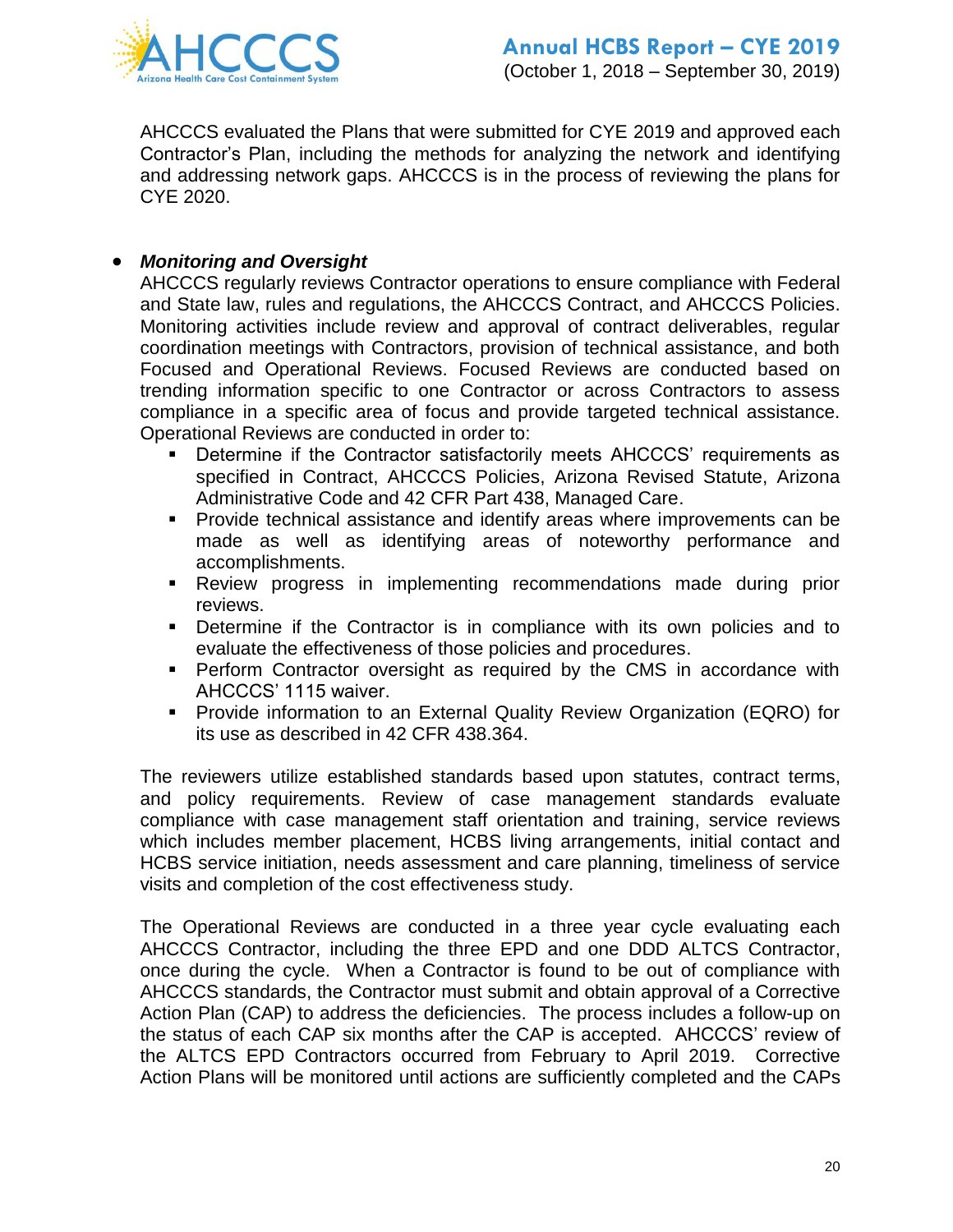

are closed. AHCCCS is currently preparing the Operational Review of the DDD ALTCS Contractor, which will include an onsite review in June 2020.

The results of the Operational Reviews are published on the [AHCCCS website.](https://www.azahcccs.gov/Resources/OversightOfHealthPlans/OpReviews.html)

#### *Contractor Administrative Actions*

AHCCCS utilizes a variety of Administrative Actions to address ongoing or serious Contractor noncompliance including mandatory Corrective Action Plans, Notices to Cure, and sanctions. AHCCCS posts any Administrative Actions imposed on a Contractor on the AHCCCS Website.

In 2017, AHCCCS imposed administrative actions on the DES/DDD Contractor related to quality of care requirements and access to timely services through DES/DDD's process for identification and assignment of providers to meet authorized service needs for members. In 2018, AHCCCS imposed administrative actions on the DES/DDD Contractor related to concerns with the Contractor's Quality Management functions and significant noncompliance with contract requirements, as a result of a Focused Audit completed in 2018. Additionally, an administrative action in 2018 was imposed on the DES/DDD Contractor regarding concerns around claims payment issues related to the delivery of Habilitation Consultation (Hab-C) services. In 2019, AHCCCS imposed administrative action on the DES/DDD Contractor related to a claims processing system that is not in line with HIPAA Compliant transactions. These Administrative Actions remain open throughout 2019 and AHCCCS continues to provide enhanced monitoring and technical assistance through monthly meetings with the Contractor to review strategies and progress of actions, barriers and outcome measures as well as an onsite presence to provide direct oversight and guidance.

These Administrative actions can be found on the [AHCCCS website.](https://www.azahcccs.gov/Resources/OversightOfHealthPlans/AdministrativeActions/)

#### *Direct Care Workforce Development*

Significant activities continue regarding the growing challenges related to ensuring the establishment of an adequate direct care (caregiver) workforce. The foundation for current activities began in March of 2004 when former Governor Napolitano formed the Citizens' Workgroup on the Long Term Care Workforce. The purpose of the Workgroup was to study the issue of the direct care workforce and provide recommendations regarding potential strategies to improve the workforce.

In an effort to address the recommendations outlined in a report issued by the Workgroup in April 2005, AHCCCS, the Department of Economic Security and the Department of Health Services funded and created a Direct Care Workforce Specialist position from 2007 - 2012 to provide coordination for direct care workforce initiatives, including recruitment and retention, training, and raising the qualifications of direct care professionals in Arizona. The Workforce Specialist coordinated the activity of the Direct Care Workforce Committee, which established training and competency standards for all in-home caregivers providing homemaker, personal care and/or attendant care services.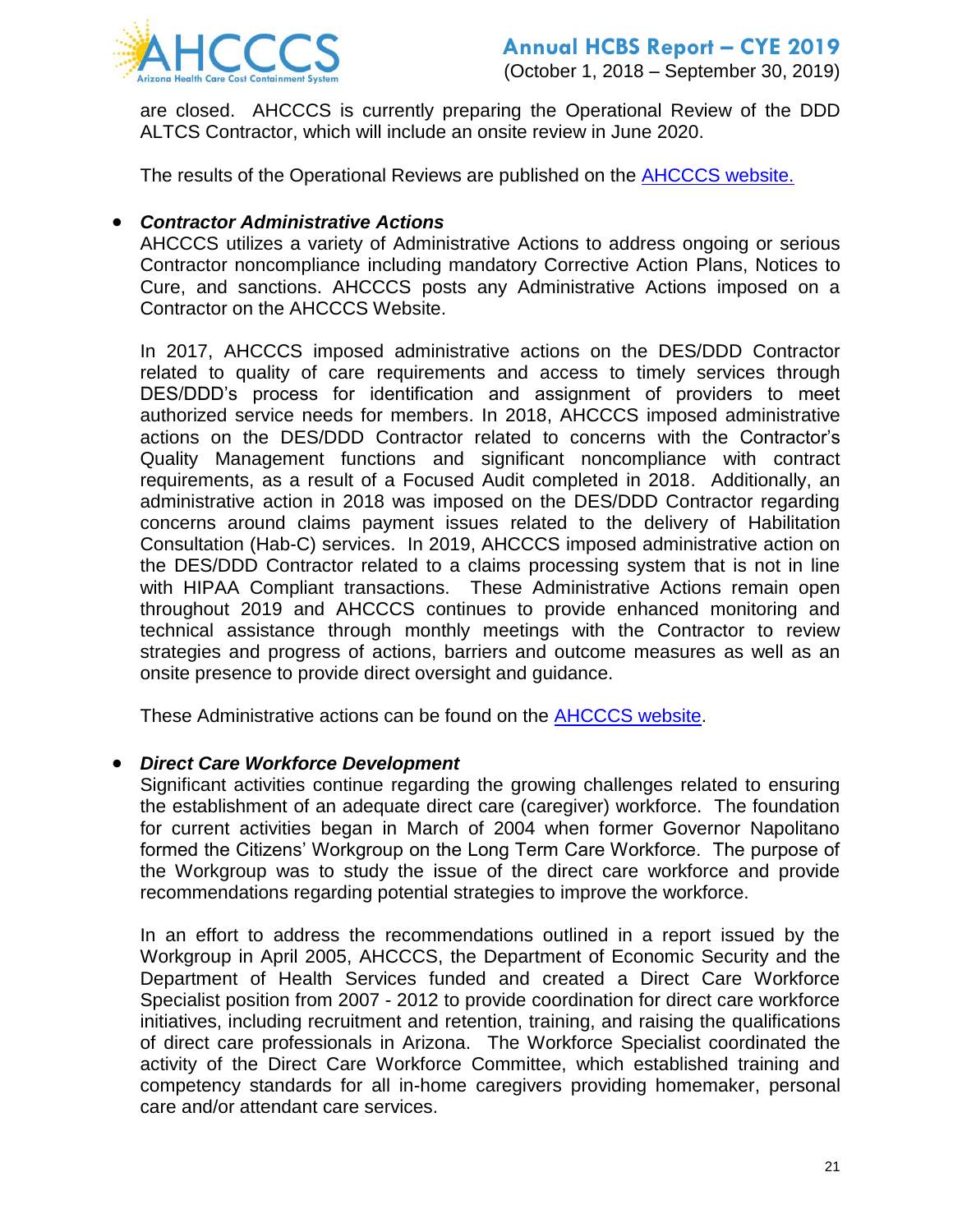

Beginning October 1, 2012, AHCCCS formally incorporated the competency standards, training curriculum and testing protocol into its service specifications for attendant care, personal care and housekeeping. All in-home caregivers are now required to pass standardized examinations based upon the competency standards established by the Committee in order to provide care to ALTCS members in their homes.

AHCCCS and the Contractors continue to conduct initial and annual audits of the Approved Direct Care Worker Training and Testing Programs to ensure the programs are in compliance with AHCCCS standards pertaining to the training and testing of DCWs. Additionally, in 2014, AHCCCS implemented and continually monitors an online database that serves as a tool to support the portability or transferability of DCW testing records from one employer to another employer. The online database also serves a secondary purpose to assist in monitoring compliance with the AHCCCS DCW training and testing initiative.

In CYE 2015, AHCCCS created online computer-based training (CBT) modules to support users to learn how to set up the accounts and enter and access data within the online database. The CBT modules have proven to be an effective technical assistance tool for users. Additionally, AHCCCS and the Contractors formally incorporated the utilization of the online database into monitoring and auditing tools for both Direct Care Service Agencies and Approved Direct Care Worker Training and Testing Programs. Priorities related to revisions to the standardized curriculum, development of alternate standardized competency tests and requirements for DCWs providing respite services to pass the competency tests in order to provide care to ALTCS members continue to be identified for future implementation.

In CYE 2016, AHCCCS initiated a cross-divisional project with the Division of Health Care Management and Provider Registration to identify and develop the following enhancements to the online database scheduled for release in CYE 2020 to follow the release of the new online Provider Management System:

- **I.** Institute a crosscheck of DCWs in the database with Provider Registration databases to conduct Medicare and Medicaid exclusion checks
- Distinguish DCWs in the database based upon employment or contracting status with the DCW Agency
- Create additional functionality in the online database to enhance user experience
- **Incorporation of an auditor role within the database to streamline tracking** and documentation of training program audits by the Contractors and AHCCCS
- Development of new tracking practices and attestations to ensure the information is up-to-date and accurate

Beginning in CYE 2018 in response to ensuring the sufficiency of the long term care workforce, Contractors are required to designate a Workforce Development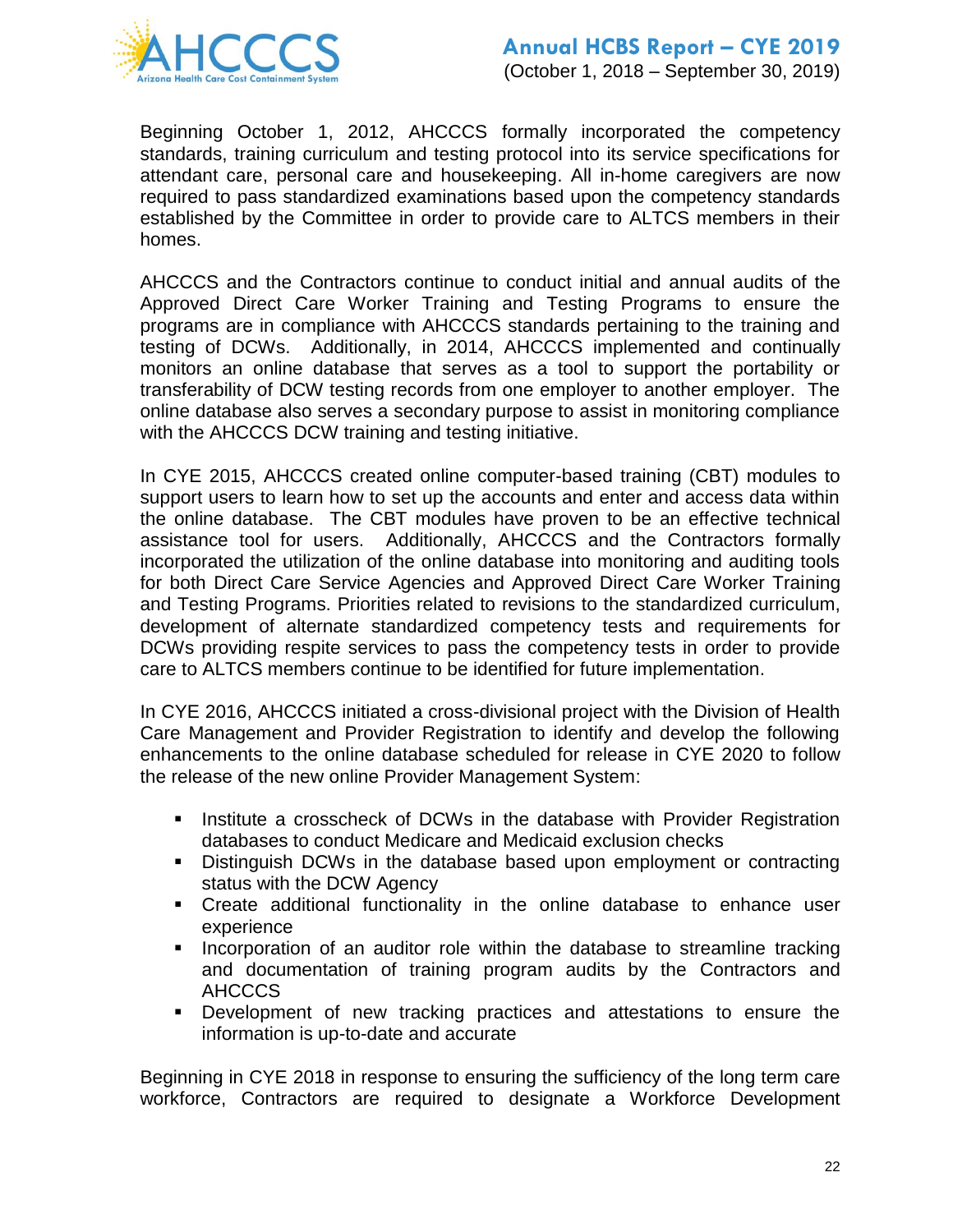

(October 1, 2018 – September 30, 2019)

Administrator. Further, Contractors are required to submit and monitor a Workforce Development Plan as part of the Network Development and Management Plan to ensure the sub-contracted workforce of paraprofessionals is adequately resourced, stable and capable of providing quality care to members. The Workforce Development Plan must include measures to proactively identify potential challenges and threats to the viability of the workforce as well as develop and implement interventions to prevent or mitigate access to care concerns for members. In addition to developing and implementing specific workforce development interventions, the Contractors have chosen to collaboratively develop and utilize standardized retention metrics for utilization by all providers.

AHCCCS has developed a Workforce Development policy for all lines of business, including ALTCS, in the AHCCCS Contractors Operations Manual found on the [AHCCCS website.](https://azahcccs.gov/shared/Downloads/ACOM/PolicyFiles/400/407_Workforce_Development.pdf)

In an effort to support long-term care workforce capacity challenges, the State's Legislature passed and the Governor signed Senate Bill 1244 into law in 2019 to streamline the transition of in-home DCWs to work as a Caregivers in Assisted Living Facilities. Specifically, the statute (A.R.S. 36-446.15) requires the State Board that oversees Caregiver training requirements for Assisted Living Facilities to align the training, competency and testing methodology with the AHCCCS DCW standards. Additionally, the statute permits DCWs to transition to working in Assisted Living Facilities by only having to pass the medication administration training, which is allowable within the scope of practice for an Assisted Living Caregiver and not a DCW. Once the Administrative Rules are finalized, AHCCCS will modify its policy to allow Caregivers to satisfy all competency requirements for DCWs.

As a result of AHCCCS' prioritization of long term care workforce development, the Agency has been requested to present at a number of national conferences and has been featured in news articles and publications.

As an example, an Arizona Daily Star article may be found [here.](https://tucson.com/news/local/state-s-medicaid-program-insurers-working-to-address-shortage-of/article_7d23fee8-4dc9-5dbd-99d4-a97c7f43c509.html)

The National Association of States United for Aging and Disabilities publication entitled "Collaboration to Address HCBS Workforce Challenges in MLTSS Programs" may be found [here.](http://www.nasuad.org/sites/nasuad/files/Collaborating%20to%20Address%20HCBS%20Workforce%20Challenges%20in%20MLTSS%20Programs%202019.pdf)

Detailed information on the direct care workforce initiatives can be found on the [AHCCCS website.](https://www.azahcccs.gov/PlansProviders/CurrentProviders/DCW/)

#### *Home and Community Based Settings Rules*

On January 16, 2014, CMS released final Rules regarding requirements for HCBS operated under section 1915 of the Social Security Act. The Rules mandate certain requirements for residential and non-residential settings where Medicaid members receive long term care services and supports. Specifically, the Rules establish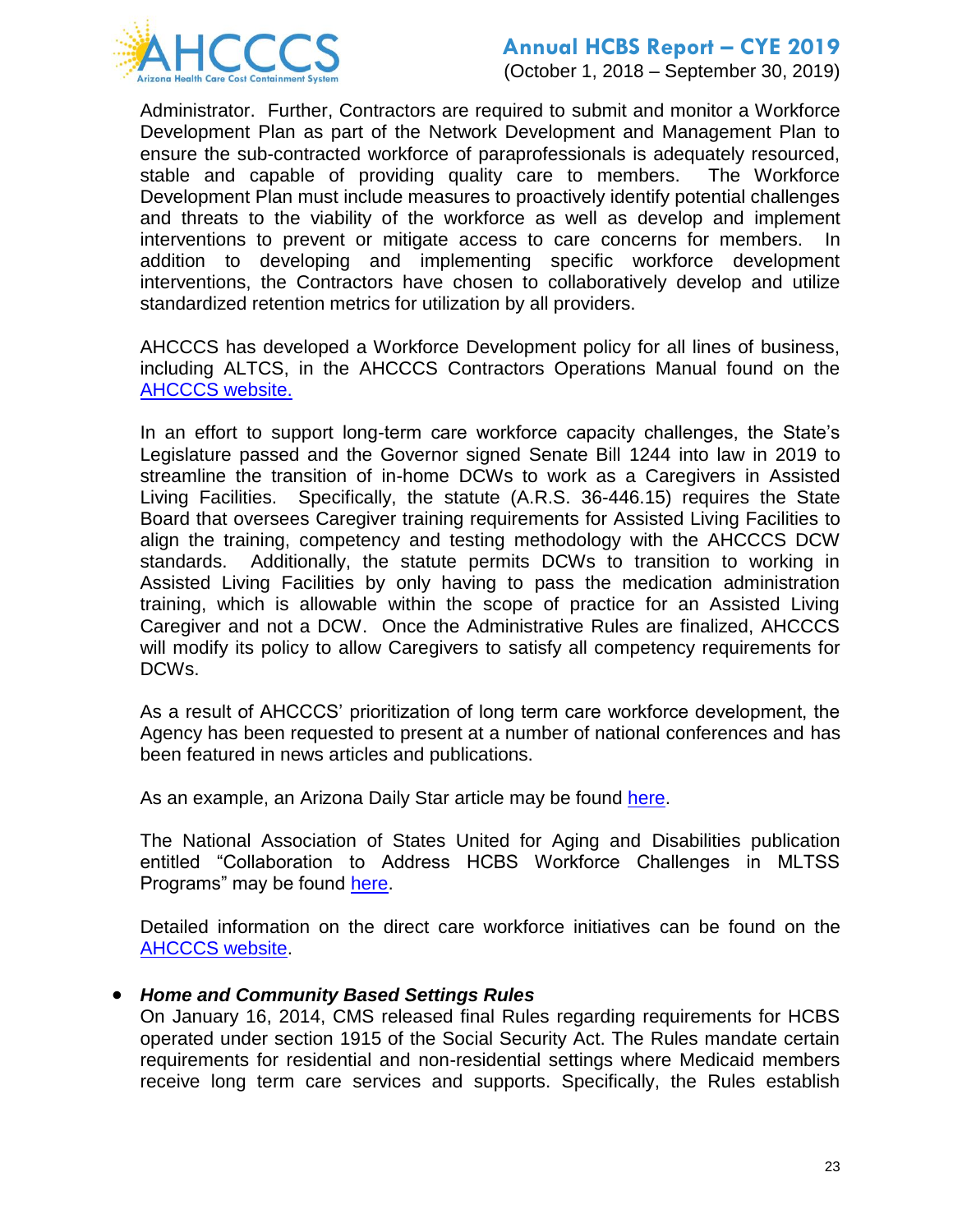

requirements for settings to ensure that individuals receiving services are integrated into their communities and have full access to the benefits of community living.

In Arizona, these requirements impact the ALTCS Program members receiving services in the following residential and non-residential settings:

Residential

- Assisted Living Facilities
- Group Homes
- Adult and Child Development Homes
- **Behavioral Health Residential Facilities**

Non-Residential

- **Adult Day Health Programs**
- Day Treatment and Training Programs
- Center-Based Employment Programs
- Group-Supported Employment Program

Between November 2014 and May 2015, AHCCCS conducted a systemic assessment of Arizona's HCBS settings to determine its current level of compliance, provide recommendations for identified variances, and outline a process for continuous monitoring. The systemic assessment process included a review of Arizona Revised Statutes, Arizona Administrative Code (licensing Rules), and AHCCCS and Contractor policies and contracts.

AHCCCS engaged various stakeholders in the assessment process and in the development of the transition plan. A total of 10 stakeholder meetings were held. The purpose of the meetings was to dialogue with and solicit input from stakeholders about the preliminary assessment findings and draft recommendations to ensure compliance with the HCBS Rules. AHCCCS made revisions to the Assessment and Transition Plan based upon the input received. The meetings also served as an orientation for stakeholders and a strategy to support stakeholders in providing informed public comment in August 2015. Following the stakeholder meetings, AHCCCS enacted an official public comment period from August 1 – 31, 2015 which included eight public forums hosted by AHCCCS throughout the state. AHCCCS published the draft Systemic Assessment of Arizona's HCBS settings and the draft Transition Plan for coming into compliance.

After review and consideration of all public comments, AHCCCS finalized the Assessment and Transition Plan and submitted to CMS for approval in October 2015.

In CYE 2016, AHCCCS prioritized the following site specific assessments in order to determine whether or not it is necessary and prudent to pursue the "heightened scrutiny" process CMS has instituted to allow states to preserve settings that are presumed to have institutional qualities and presumed not to be compliant with the HCBS Rules. Under the heightened scrutiny process, AHCCCS is responsible for identifying such settings and gathering and submitting evidence for CMS to make a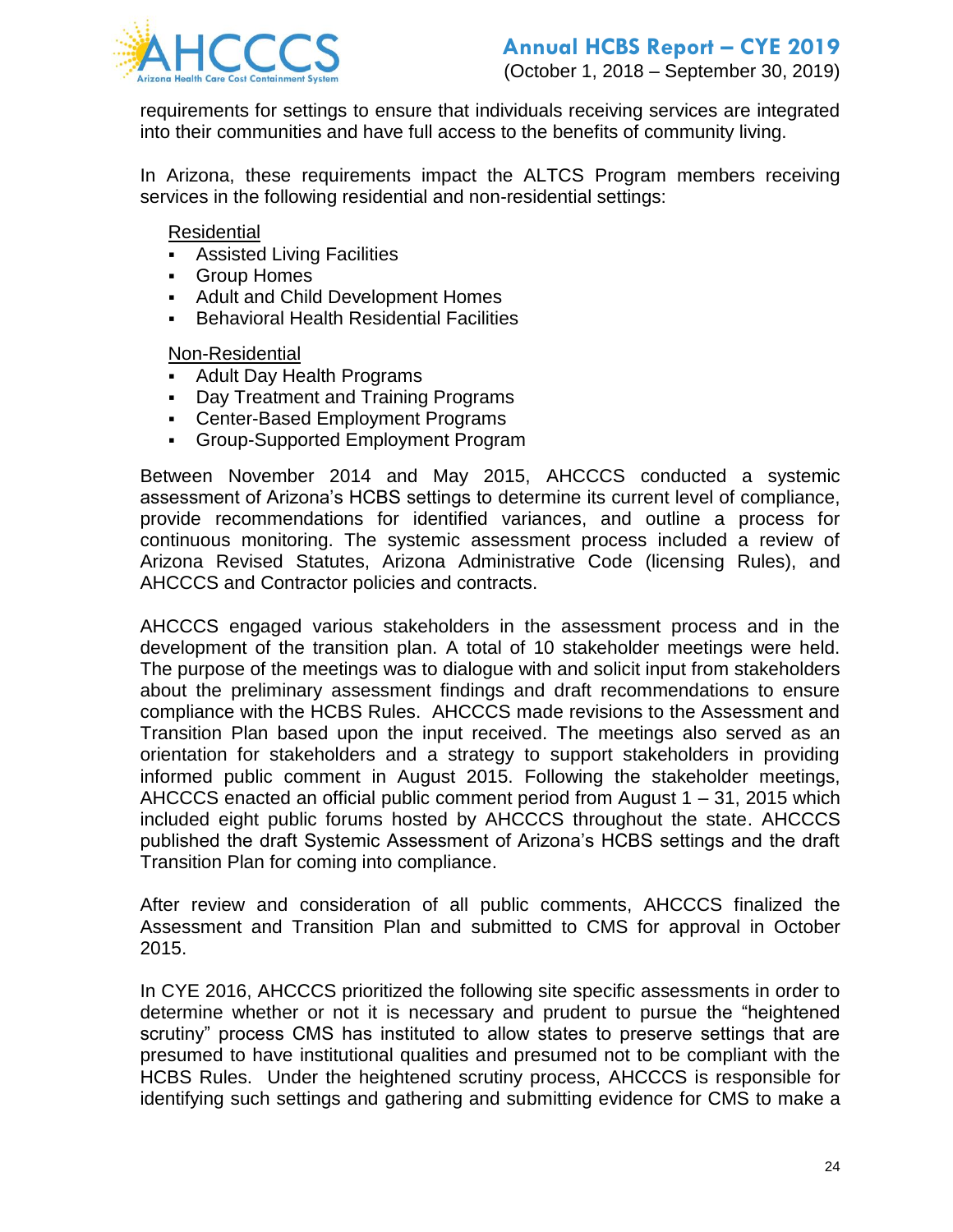

determination as to whether or not the setting is or can become compliant by the end of the transition period. AHCCCS identified the following settings as potential candidates for the heightened scrutiny process:

- **Farmstead Community** Defined as working ranches in rural areas on large parcels of land. There is one licensed farmstead community in Arizona serving eight members.
- **Memory/Dementia Care Units/Communities** Defined as settings that provide supervisory and personal care services to persons who are incapable of recognizing danger, summoning assistance, expressing need or making basic care decisions. There are 79 memory/dementia care units/communities in Arizona serving approximately 1,000 members. A statistically significant number of settings statewide were randomly selected to participate in the assessment process.

The assessments were conducted in October – December 2016.

AHCCCS worked in collaboration with a multi-stakeholder/multi-disciplinary workgroup to create the assessment process and tools. Multi-disciplinary teams were created to conduct the assessments including representatives from case management, quality management and provider relations. In some instances, community members volunteered to participate in assessment activities in accordance with federal privacy guidelines.

The assessment tools include the following:

- **Facility Self-Assessment Tool**
- **Member Interviews and File Review Tool**
- **DIMEX 20 THE COMMUNITY CONTROVER TOOL**

AHCCCS hosted and conducted three webinars to train the assessment teams on their respective roles and responsibilities for the assessments. AHCCCS also hosted and conducted three webinars to orient the selected facilities on expectations and how to prepare for the assessments.

In CYE 2017, AHCCCS focused on preparing a revised Statewide Systemic Assessment and Transition Plan in response to CMS feedback and recommendations. AHCCCS received "initial approval" for the Plan in September 2017 to ensure the State's compliance with the HCBS Rules by March 2022. For the period of September 2017 – February 2019, AHCCCS engaged in multiple meetings and/or correspondence with CMS, pertaining to the outstanding requirements for the State to meet order to obtain "final" approval of the Transition Plan.

In February 2019, CMS confirmed the current revisions to the Transition Plan to-date are satisfactory. However, CMS will not officially approve Arizona's Systemic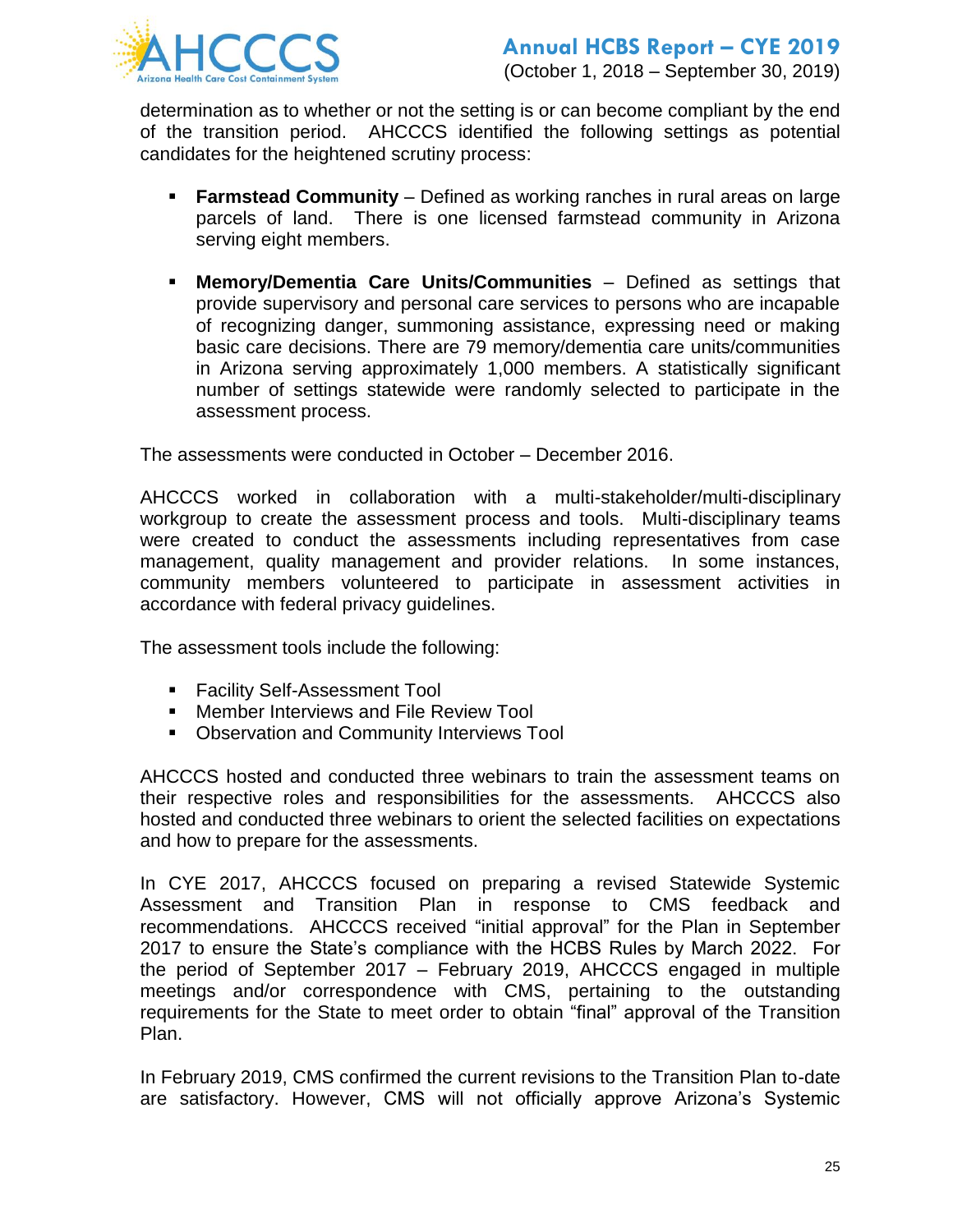

Assessment and Transition Plan until after the first round of site specific assessments have been completed, a public comment period is held, and the State's reports to CMS are satisfactory.

In March – May 2019, AHCCCS held a public comment period including stakeholder forums, statewide, to provide information on updates made to the Transition Plan and solicit comments that will be used to help inform the implementation of the Transition Plan. During the public comment period, AHCCCS recruited stakeholders to participate in the setting-specific workgroups to advise on the compliance assessment tools and tool kits for both members and providers. Workgroups were formed to represent each unique setting type and initial meetings started in August 2019.

Detailed information on AHCCCS' activities to comply with the HCBS Rules can be found on the [AHCCCS website.](https://www.azahcccs.gov/shared/HCBS/)

#### *ALTCS Advisory Council*

The ALTCS Advisory Council is comprised of ALTCS Members and their family members/representatives. Additionally, representatives from ALTCS Contractors, providers and state and advocacy agencies serve on the Council. AHCCCS used a Council to help create and implement Agency with Choice, a member-directed option, in 2011-2013. The contributions of the council members were invaluable to the program development and implementation process. With the continued development of new and innovative practices to serve ALTCS members, AHCCCS prioritized the maintenance of the advisory group to identify opportunities for system improvements, assist in the development of the initiatives and support program monitoring and oversight activities. The Council assisted the ALTCS Program in developing a work plan that addresses opportunities for new service innovations or systemic issues impacting ALTCS Members. The work plan for the Advisory Council is AHCCCS' ALTCS Olmstead Plan and, therefore the ALTCS Advisory Council assists in providing oversight on the State's compliance with the Olmstead Plan. Council Members advise AHCCCS on activities aimed at making system improvements. Individual Council members are asked to provide input and feedback on ALTCS program activities from their own personal or professional experience, expertise, or perspective. ALTCS Advisory Council members are encouraged to identify topics for discussion as well as provide input on topics that AHCCCS brings forward to solicit stakeholder input from members.

The ALTCS Advisory Council has advised on the State's compliance with Federal initiatives and service delivery system innovations as well as received information on notable topics of interest including, but not limited to:

Federal Initiatives

- **EXEDE And Community Based Setting Rules**
- U.S. Department of Labor, Companionship Exemption
- **Electronic Visit Verification**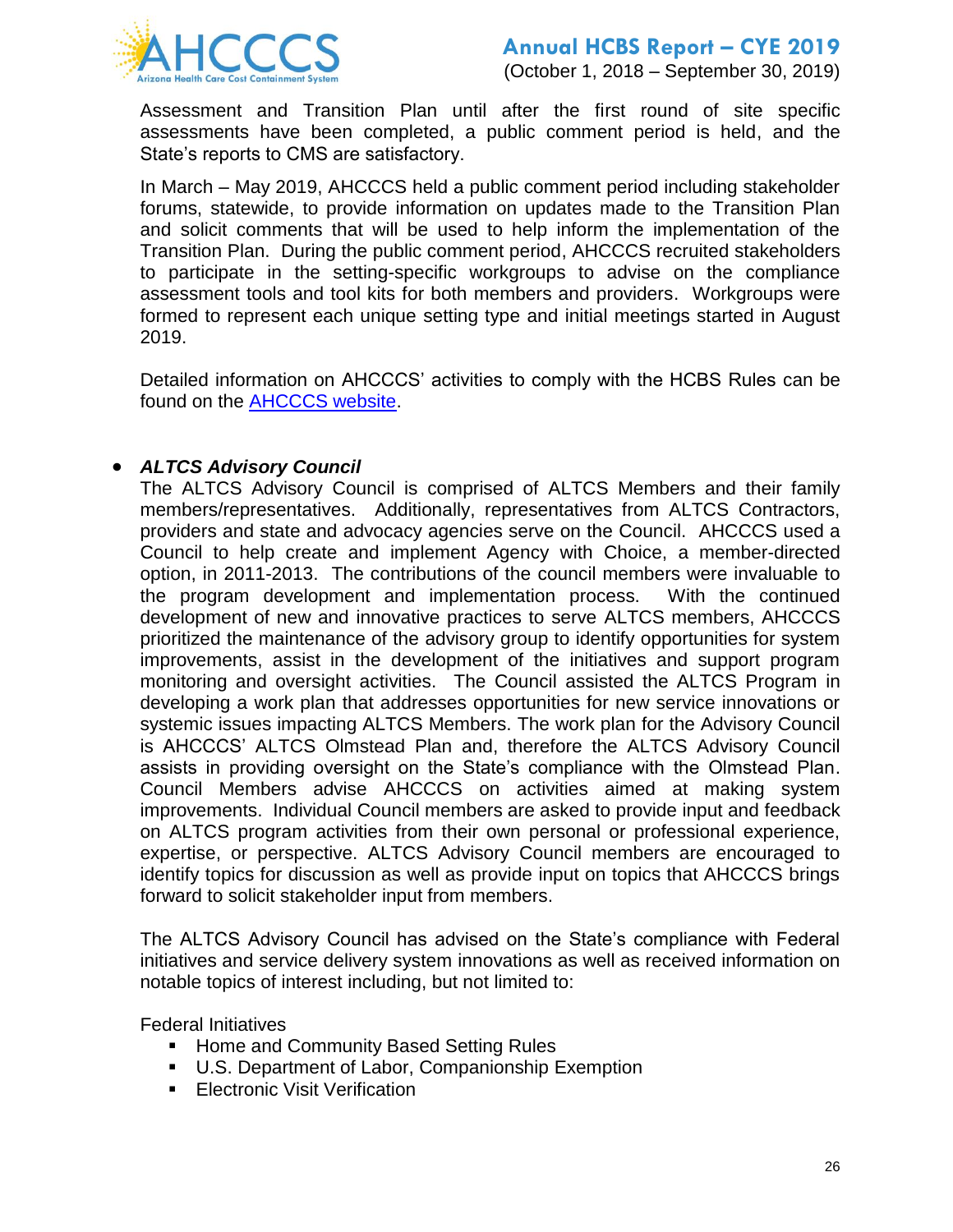

Service Delivery System Design

- Role peer supports can play in the ALTCS program
- **Integration of aging individuals or individuals with a disability into the long** term care workforce
- Contractor standards for identification of provider office accessibility in the Contractor's provider directories
- **New Community Intervener Service**
- **Integrated health care**
- Revisions to the Agency with Choice member-directed option policy

Other Notable Topics of Interest

- Reporting quality of care concerns
- **Supported Decision Making**

#### *Olmstead Plan*

Arizona's initial Olmstead Plan was developed in 2001. In CYE 2014, the Olmstead Plan was reviewed and updated by the Olmstead Policy Academy facilitated by ADHS/DBHS. The Olmstead Policy Academy brought together representatives from government entities, consumers, community members, service providers (health care, independent living and housing providers) and advocates interested in seeing those most in need paired with available housing and supports to integrate into the community.

The Olmstead Policy Academy provided a number of technical assistance and learning opportunities to help inform the planning process to update the Olmstead Plan. The respective state agencies underwent a Plan development and review process with both internal and external stakeholders. Each agency has a consumer advisory board that was engaged and provided input on the agency specific action plans. The ALTCS Advisory Council assisted AHCCCS in developing the AHCCCS/ALTCS specific action plan.

There are still homeless people in Arizona who need a safe place to live. The 2014 Arizona Olmstead plan describes in detail how our community, including government and private funding, will come together to address housing needs. While an overmajority of individuals who are aging and individuals with intellectual and/or physical disabilities are living in integrated settings in their communities, they may not be actively engaged and participating in their communities. The working draft of the Arizona Olmstead Plan outlines how the State can support these individuals to find resources, supports (i.e. assistive technology, employment, etc.) and individuals/agencies to provide the services.

In CYE 2015 – CYE 2016, the final draft remained under review by each of the state agency partners. Prior to finalizing the current draft of the Olmstead Plan, the Plan must reflect changes as a result of the state agency merger between the Arizona Department of Health Services, Division of Behavioral Health Services and AHCCCS in July 2016. It is important to note, that although the Olmstead Plan was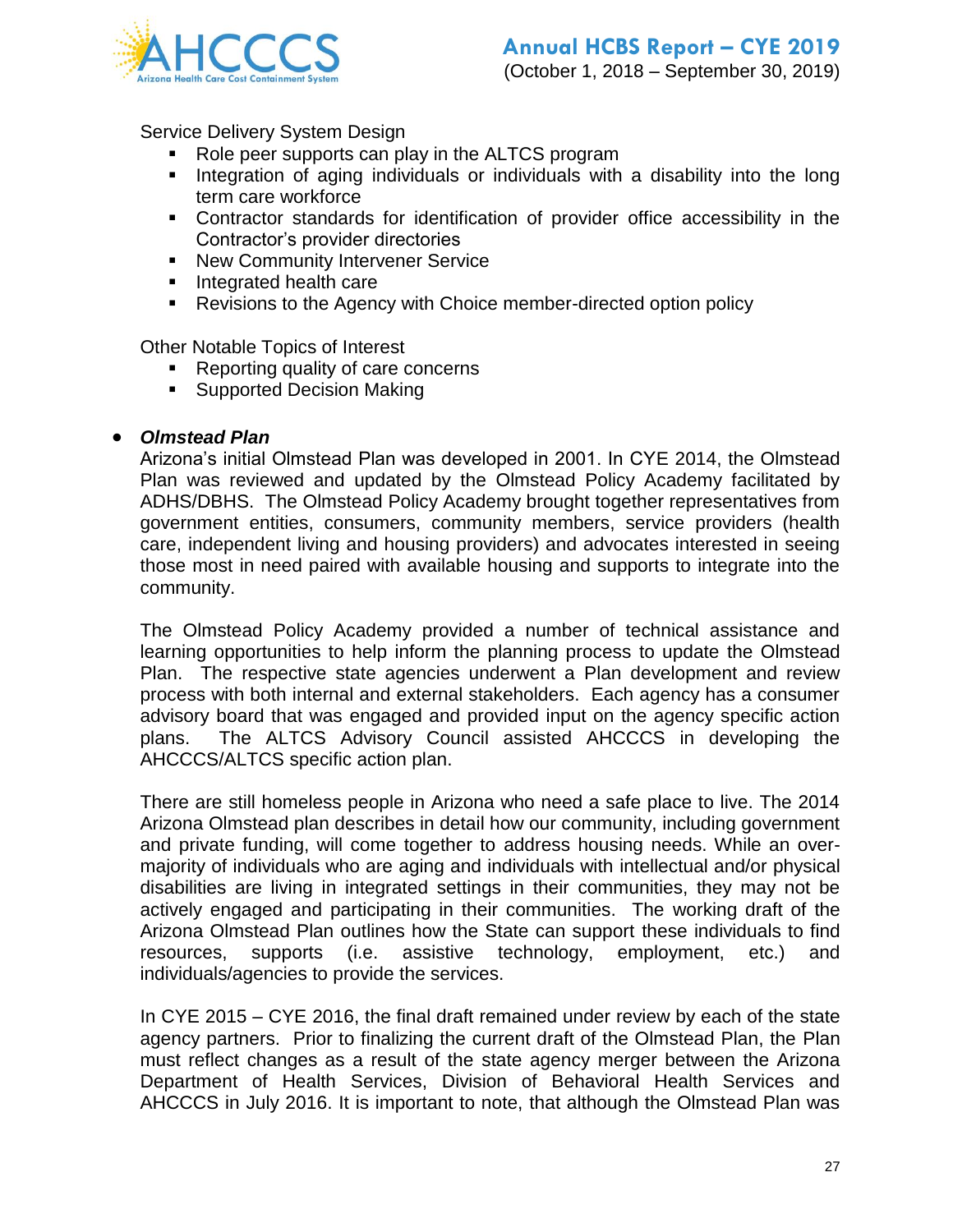

not finalized, the respective agencies have been employing the program, policy and practices outlined in the current draft version. AHCCCS is currently in the process of developing a strategy to resume the Olmstead Planning and finalize a new Plan in CY 2020 that is reflective of both the aforementioned state agency merger and the State's integrated care delivery model that was implemented in October 2018.

Once a final draft is completed, each state agency will initiate their respective public input processes to inform the final revisions to the Plan. Subsequent to the approval of the final and updated Plan, each state agency agreed to actively participate in quarterly Olmstead Policy Academy meetings. The primary purpose of the meetings will be to inform one another of progress made on the agency specific action plans, identify strategies to address any implementation barriers and discuss strategies for collaboration. In addition to the Olmstead Policy Academy meetings, each state agency has developed, at a minimum, annual review processes to monitor and receive input on the Plan implementation from both internal and external stakeholders.

#### *Autism Spectrum Disorder Advisory Committee*

On April 14, 2015, the Governor's Office established a statewide Autism Spectrum Disorder (ASD) Advisory Committee representing a broad range of stakeholders that included providers, Contractors, advocacy groups, and families to address and provide recommendations to strengthen services for the treatment of ASD. The Committee created recommendations from the five workgroups: Early Identification and Diagnosis, Evidence-Based Treatment, Reducing System Complexity, Increasing Network Capacity, and Adults with ASD. In February 2016, the ASD Advisory Committee finalized recommendations which were published to the [AHCCCS website.](https://www.azahcccs.gov/shared/ASD.html)

AHCCCS prioritized these recommendations and is currently in the process of operationalizing the recommendations into short term activities and system level changes. Completed short term activities include, but are not limited to:

- Creating system maps and using consistent terminology across the system;
- **IMPROVING ACCESS to diagnosis and critical early intervention services;**
- **Independently registering Board Certified Behavioral Analysts and linking** appropriate code set services;
- **Creating a behavioral intervention policy;**
- **EXECT** Creating specialized diagnosing provider list by Contractor;
- **EXECTED EXECTED INVESTMENTS** funding for integration;
- **Implementation of Habilitation Consultation (Hab-C) by DES/DDD;**
- Development of two Centers of Excellence.

For system level changes, the Committee recommended integrating physical and behavioral health care for individuals with ASD. Beginning on October 1, 2018, non-ALTCS members have integrated physical and behavioral care under the AHCCCS Complete Care plans. ALTCS members with Intellectual and developmental disabilities have integrated physical and behavioral health care provided by DDD's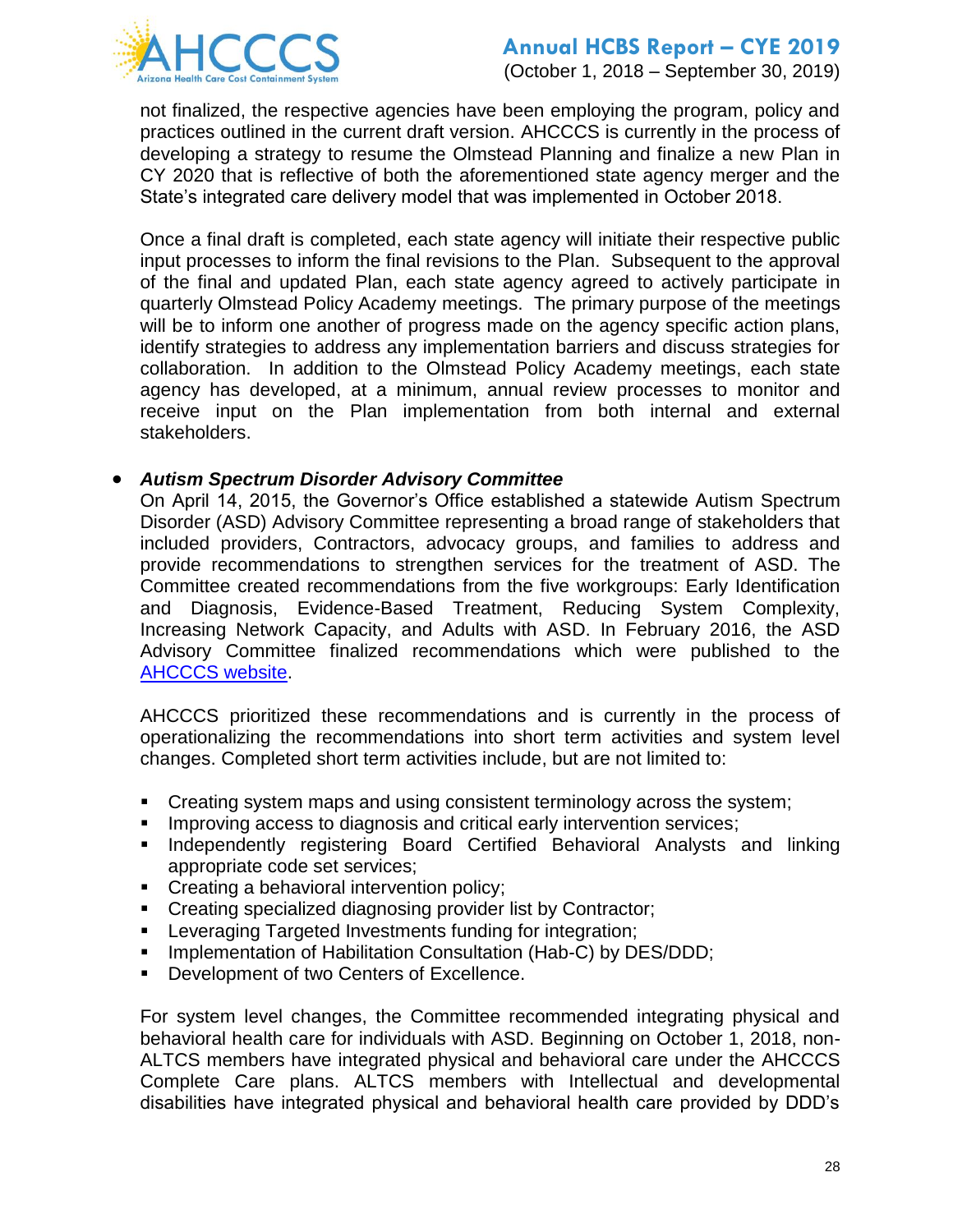

(October 1, 2018 – September 30, 2019)

newly awarded sub-contractors beginning October 1, 2019. The ALTCS EPD Contractors have provided a fully-integrated product (long term services and supports, physical and behavioral health care) since the inception of the program. Individuals with ASD may be eligible for any one of these Medicaid programs.

The ASD Advisory Committee continues to meet quarterly and advise on the implementation of the recommendations. Ongoing conversations continue to explore Centers of Excellence for members with ASD and coordination of benefits with third party liability. Additional sub-groups are scheduled as needed to address specific topics or concerns proposed by committee members.

#### *Performance Measures*

AHCCCS has developed performance measure sets for all lines of business, including Long Term Care, to further align with the CMS' Core Sets of Health Care Quality Measures for Medicaid. The measures and related Minimum Performance Standards (MPS) became effective on October 1, 2018 for the contract year ending September 30, 2019. It is AHCCCS' goal to continue to develop and implement additional Core Measures, including Managed Long Term Services and Supports (MLTSS) focused performance measures, as the data sources become valid and reliable. Current measures were chosen based on a number of criteria, which include greatest need for members, system ability to impact/improve results, alignment with national measure sets, and comparability across lines of business. Two sets of measures (including those in reserve status) are shown below - the first for the EPD membership, the second for the DES/DDD membership. AHCCCS uses the designation of "reserve status" to refer to performance measures for which AHCCCS is interested in receiving data for the purposes of tracking and trending, but has decided to withhold any regulatory action on at this time. It is important to note for the measures where a "baseline measurement year" is indicated, AHCCCS will develop a MPS once baseline data has been analyzed for each measure.

| <b>Elderly/Physically Disabled Measures</b>                |                                       |  |  |  |  |  |  |  |
|------------------------------------------------------------|---------------------------------------|--|--|--|--|--|--|--|
| <b>Measure</b>                                             | <b>MPS</b>                            |  |  |  |  |  |  |  |
| Inpatient Utilization - General Hospitalization/Acute Care | 205 Per 1,000 Member<br><b>Months</b> |  |  |  |  |  |  |  |
| <b>Ambulatory Care - ED Utilization</b>                    | 73 Per 1,000 Member Months            |  |  |  |  |  |  |  |
| <b>Plan All-Cause Readmissions</b>                         | 14%                                   |  |  |  |  |  |  |  |
| Follow-up After Hospitalization for Mental Illness, 7 Days | 60%                                   |  |  |  |  |  |  |  |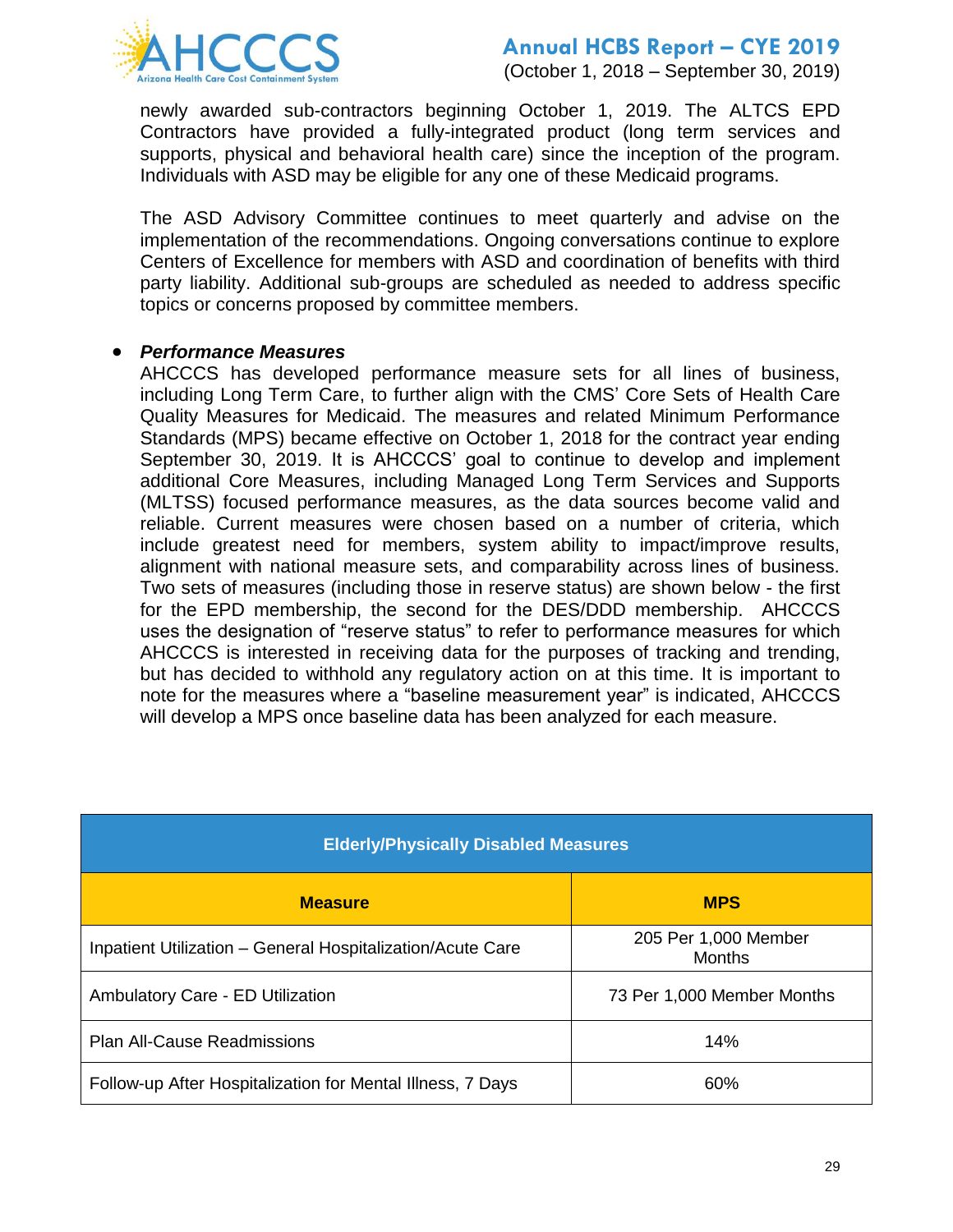

| <b>Elderly/Physically Disabled Measures</b>                                                           |                                               |  |  |  |  |  |  |  |  |
|-------------------------------------------------------------------------------------------------------|-----------------------------------------------|--|--|--|--|--|--|--|--|
| <b>Measure</b>                                                                                        | <b>MPS</b>                                    |  |  |  |  |  |  |  |  |
| Follow-up After Hospitalization for Mental Illness, 30 Days                                           | 85%                                           |  |  |  |  |  |  |  |  |
| <b>Mental Health Utilization</b>                                                                      | <b>TBD</b>                                    |  |  |  |  |  |  |  |  |
| Use of Opioids at High Dosage in Persons Without<br>Cancer                                            | TBD                                           |  |  |  |  |  |  |  |  |
| Comprehensive Diabetes Care - HbA1c Testing                                                           | 86%                                           |  |  |  |  |  |  |  |  |
| Comprehensive Diabetes Care - HbA1c Poor Control<br>$( > 9.0\%)$                                      | 43%                                           |  |  |  |  |  |  |  |  |
| Comprehensive Diabetes Care - Eye Exam                                                                | 55%                                           |  |  |  |  |  |  |  |  |
| Flu Vaccinations for Adults - Ages 18 – 64 yrs, 65 yrs and<br>Older                                   | 18-64 years - 75%<br>65 years and older - 75% |  |  |  |  |  |  |  |  |
| <b>Advance Directives</b>                                                                             | 65%                                           |  |  |  |  |  |  |  |  |
| Diabetes Short-Term Complications Admission Rate                                                      | 20 Per 100,000 Member Months                  |  |  |  |  |  |  |  |  |
| Adults' Access to Preventive/Ambulatory Health Services                                               | 85%                                           |  |  |  |  |  |  |  |  |
| Annual Monitoring for Patients on Persistent Medications:<br>Combo Rate                               | 87%                                           |  |  |  |  |  |  |  |  |
| <b>Breast Cancer Screening</b>                                                                        | 55%                                           |  |  |  |  |  |  |  |  |
| <b>Colorectal Cancer Screening</b>                                                                    | 65%                                           |  |  |  |  |  |  |  |  |
| Concurrent Use of Opioids and Benzodiazepines                                                         | <b>Baseline Measurement Year</b>              |  |  |  |  |  |  |  |  |
| Developmental Screening in the First Three Years of Life                                              | 55%                                           |  |  |  |  |  |  |  |  |
| Follow-Up After Emergency Department Visit for Mental<br>Illness or Alcohol and Other Drug Dependence | <b>Baseline Measurement Year</b>              |  |  |  |  |  |  |  |  |
| Initiation and Engagement of Alcohol and Other Drug<br>Abuse or Dependence Treatment                  | <b>Baseline Measurement Year</b>              |  |  |  |  |  |  |  |  |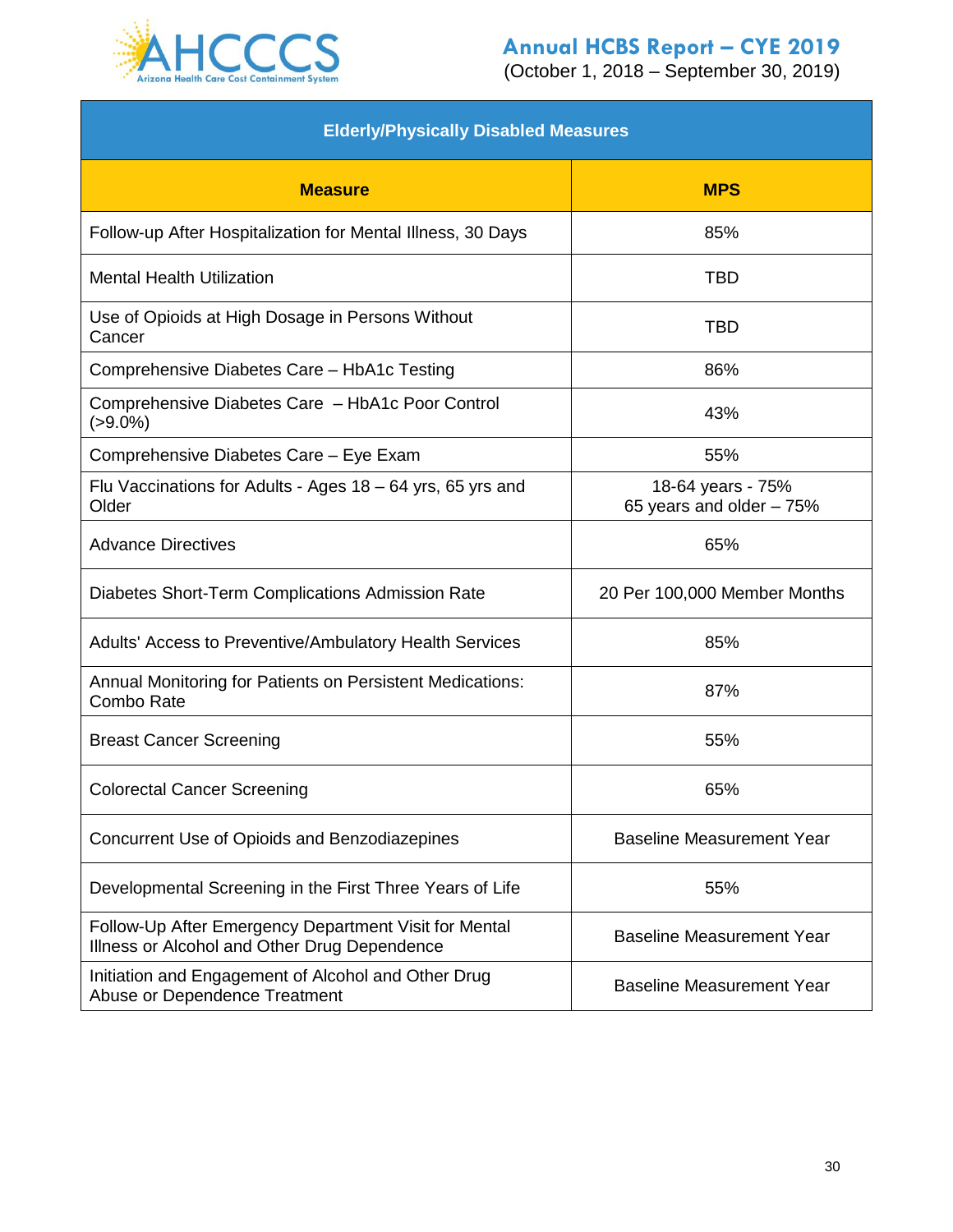

| <b>Elderly/Physically Disabled Measures in Reserve Status</b>                            |                               |  |  |  |  |  |  |
|------------------------------------------------------------------------------------------|-------------------------------|--|--|--|--|--|--|
| <b>Measure</b>                                                                           | <b>MPS</b>                    |  |  |  |  |  |  |
| Chronic Obstructive Pulmonary Disease (COPD) or Asthma<br>in Older Adults Admission Rate | 90 Per 100,000 Member Months  |  |  |  |  |  |  |
| <b>Heart Failure Admission Rate</b>                                                      | 128 Per 100,000 Member Months |  |  |  |  |  |  |
| <b>EPSDT Participation</b>                                                               | 68%                           |  |  |  |  |  |  |
| Percentage of Eligibles Who Received Preventive Dental<br>Services                       | 46%                           |  |  |  |  |  |  |

| <b>DES/DDD Performance Measures</b>                                     |                                  |  |  |  |  |  |  |  |
|-------------------------------------------------------------------------|----------------------------------|--|--|--|--|--|--|--|
| <b>Measure</b>                                                          | <b>MPS</b>                       |  |  |  |  |  |  |  |
| Annual Monitoring for Patients on Persistent Medications:<br>Combo Rate | 87%                              |  |  |  |  |  |  |  |
| <b>Asthma Medication Ratio</b>                                          | <b>Baseline Measurement Year</b> |  |  |  |  |  |  |  |
| Inpatient Utilization - General Hospitalization/Acute Care              | 48 Per 1,000 Member Months       |  |  |  |  |  |  |  |
| <b>Ambulatory Care - ED Utilization</b>                                 | 43 Per 1,000 Member Months       |  |  |  |  |  |  |  |
| <b>Plan All-Cause Readmissions</b>                                      | 10%                              |  |  |  |  |  |  |  |
| Adults' Access to Preventive/Ambulatory Health Services                 | 85%                              |  |  |  |  |  |  |  |
| <b>Breast Cancer Screening</b>                                          | 55%                              |  |  |  |  |  |  |  |
| <b>Cervical Cancer Screening</b>                                        | 30%                              |  |  |  |  |  |  |  |
| Chlamydia Screening in Women                                            | 57%                              |  |  |  |  |  |  |  |
| <b>Colorectal Cancer Screening</b>                                      | 65%                              |  |  |  |  |  |  |  |
| <b>Advance Directives</b>                                               | 65%                              |  |  |  |  |  |  |  |
| Use of Opioids at High Dosage in Persons Without Cancer                 | TBD                              |  |  |  |  |  |  |  |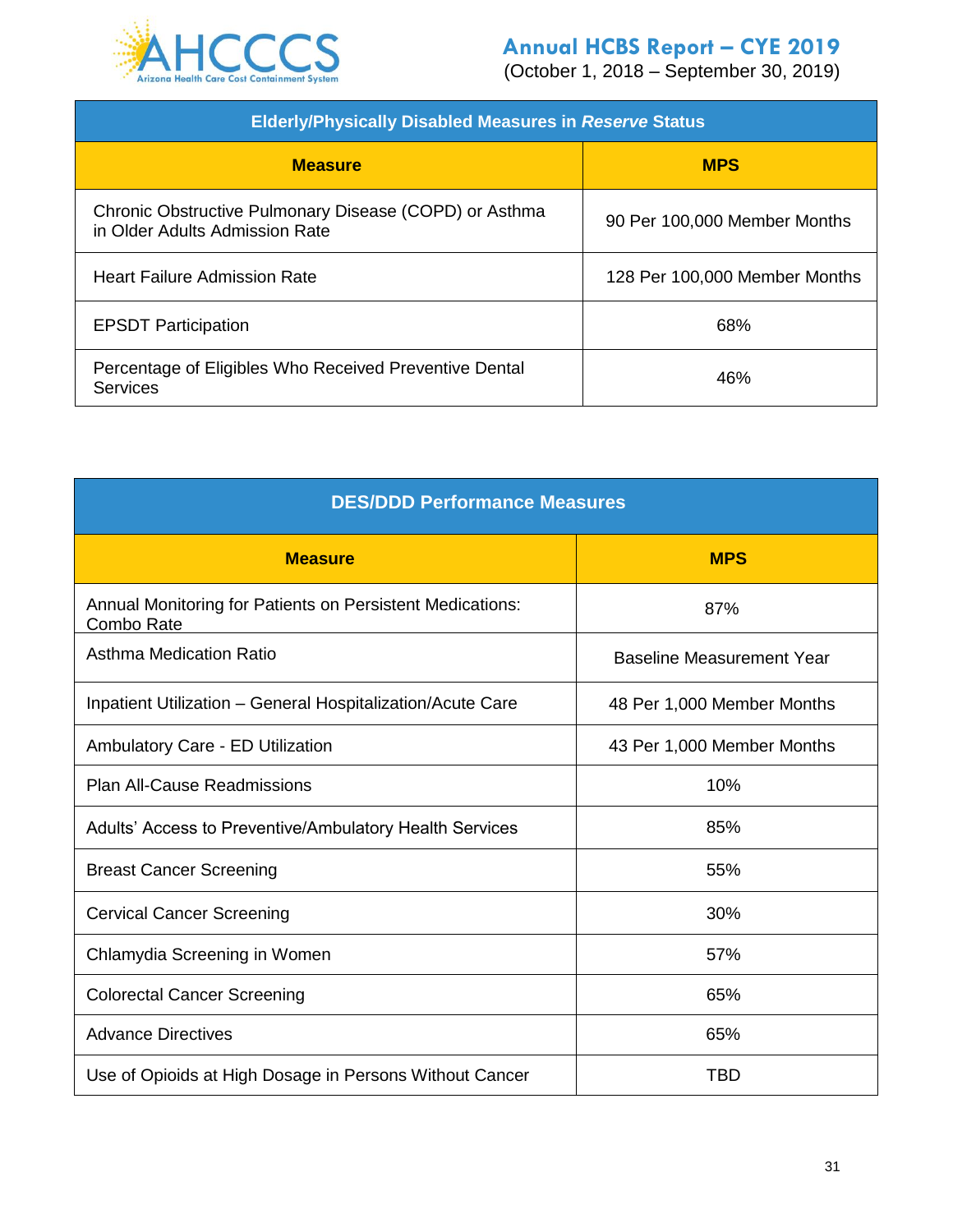

| <b>DES/DDD Performance Measures</b>                                                         |                                               |  |  |  |  |  |  |  |  |
|---------------------------------------------------------------------------------------------|-----------------------------------------------|--|--|--|--|--|--|--|--|
| <b>Measure</b>                                                                              | <b>MPS</b>                                    |  |  |  |  |  |  |  |  |
| Comprehensive Diabetes Care - HbA1c Testing                                                 | 86%                                           |  |  |  |  |  |  |  |  |
| Comprehensive Diabetes Care - HbA1c Poor Control (>9.0%)                                    | 43%                                           |  |  |  |  |  |  |  |  |
| Comprehensive Diabetes Care - Eye Exam                                                      | 55%                                           |  |  |  |  |  |  |  |  |
| Concurrent Use of Opioids and Benzodiazepines                                               | <b>Baseline Measurement Year</b>              |  |  |  |  |  |  |  |  |
| Flu Vaccinations for Adults - Ages 18 – 64 yrs, and Older                                   | 18-64 years - 75%<br>65 years and older - 75% |  |  |  |  |  |  |  |  |
| Initiation and Engagement of Alcohol and Other Drug Abuse or<br><b>Dependence Treatment</b> | <b>Baseline Measurement Year</b>              |  |  |  |  |  |  |  |  |
| Children's Access to PCPs, by age: 12-24 mo.                                                | 95%                                           |  |  |  |  |  |  |  |  |
| Children's Access to PCPs, by age: 25 mo.-6 yrs.                                            | 87%                                           |  |  |  |  |  |  |  |  |
| Children's Access to PCPs, by age: 7-11 yrs.                                                | 90%                                           |  |  |  |  |  |  |  |  |
| Children's Access to PCPs, by age: 12-19 yrs.                                               | 89%                                           |  |  |  |  |  |  |  |  |
| Well-Child Visits in the Third, Fourth, Fifth, and Sixth Years of<br>Life: 3-6 yrs.         | 66%                                           |  |  |  |  |  |  |  |  |
| Adolescent Well-Care Visit: 12-21 yrs.                                                      | 41%                                           |  |  |  |  |  |  |  |  |
| Annual Dental Visits: 2-20 yrs.                                                             | 60%                                           |  |  |  |  |  |  |  |  |
| Percentage of Eligibles Who Received Preventive Dental<br>Services                          | 46%                                           |  |  |  |  |  |  |  |  |
| Dental Sealants for Children Ages 6-9 at Elevated Caries Risk                               | <b>TBD</b>                                    |  |  |  |  |  |  |  |  |
| Developmental Screening in the First Three Years of Life                                    | 55%                                           |  |  |  |  |  |  |  |  |
| Initial Visit Within 30 Days for Members Newly Identified with a<br><b>CRS Condition</b>    | 75%                                           |  |  |  |  |  |  |  |  |
| <b>Childhood Immunization Status</b>                                                        |                                               |  |  |  |  |  |  |  |  |
| <b>DTaP</b>                                                                                 | 76%                                           |  |  |  |  |  |  |  |  |
| <b>IPV</b>                                                                                  | 88%                                           |  |  |  |  |  |  |  |  |
| <b>MMR</b>                                                                                  | 89%                                           |  |  |  |  |  |  |  |  |
| Hib                                                                                         | 88%                                           |  |  |  |  |  |  |  |  |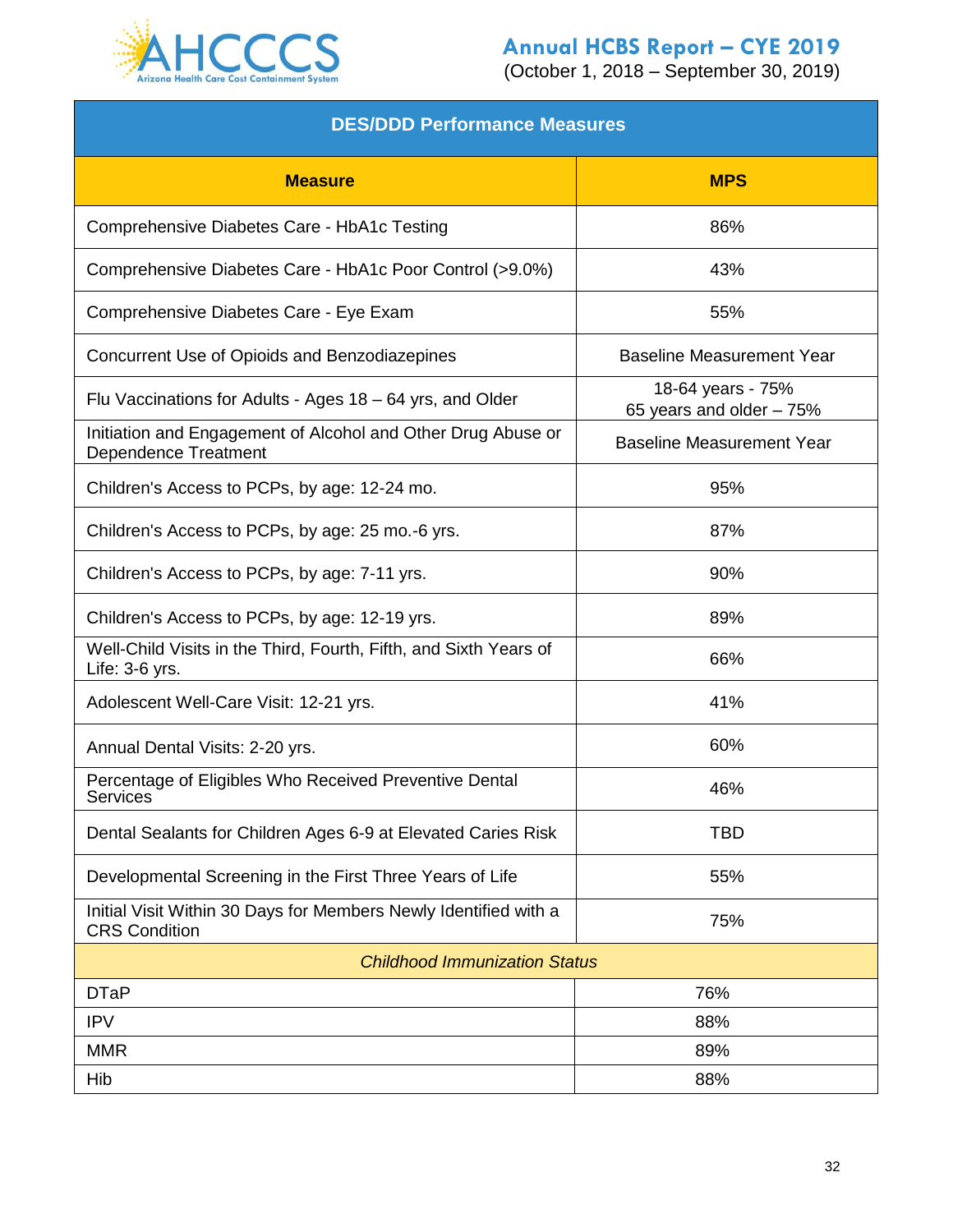

| <b>DES/DDD Performance Measures</b>  |     |  |  |  |  |  |  |  |
|--------------------------------------|-----|--|--|--|--|--|--|--|
| <b>MPS</b><br><b>Measure</b>         |     |  |  |  |  |  |  |  |
| <b>HBV</b>                           | 88% |  |  |  |  |  |  |  |
| <b>VZV</b>                           | 88% |  |  |  |  |  |  |  |
| <b>PCV</b>                           | 77% |  |  |  |  |  |  |  |
| <b>Hepatitis A</b>                   | 85% |  |  |  |  |  |  |  |
| Rotavirus                            | 65% |  |  |  |  |  |  |  |
| Influenza                            | 45% |  |  |  |  |  |  |  |
| Combination 3 (4:3:1:3:3:1:4)        | 68% |  |  |  |  |  |  |  |
| Combination 7                        | 50% |  |  |  |  |  |  |  |
| Combination 10                       | 25% |  |  |  |  |  |  |  |
| <b>Immunizations for Adolescents</b> |     |  |  |  |  |  |  |  |
| Adolescent Meningococcal             | 85% |  |  |  |  |  |  |  |
| Adolescent Tdap/Td                   | 85% |  |  |  |  |  |  |  |
| Human Papillomavirus Vaccine (HPV)   | 25% |  |  |  |  |  |  |  |
| Combination 1                        | 85% |  |  |  |  |  |  |  |
| Combination 2                        | 21% |  |  |  |  |  |  |  |

| <b>DES/DDD Measures in Reserve Status</b>                                                       |                              |  |  |  |  |  |  |  |
|-------------------------------------------------------------------------------------------------|------------------------------|--|--|--|--|--|--|--|
| <b>Measure</b>                                                                                  | <b>MPS</b>                   |  |  |  |  |  |  |  |
| Diabetes Admissions, Short-Term Complications                                                   | 5 Per 100,000 Member Months  |  |  |  |  |  |  |  |
| Chronic Obstructive Pulmonary Disease (COPD) or Asthma in Older<br><b>Adults Admission Rate</b> | 10 Per 100,000 Member Months |  |  |  |  |  |  |  |
| <b>Heart Failure Admission Rate</b>                                                             | 5 Per 100,000 Member Months  |  |  |  |  |  |  |  |
| Asthma in Younger Adults Admission Rate                                                         | 6 Per 100,000 Member Months  |  |  |  |  |  |  |  |
| Weight Assessment and Counseling – Body Mass Index (BMI)<br>Assessment for Children/Adolescents | 50%                          |  |  |  |  |  |  |  |
| <b>EPSDT Participation</b>                                                                      | 68%                          |  |  |  |  |  |  |  |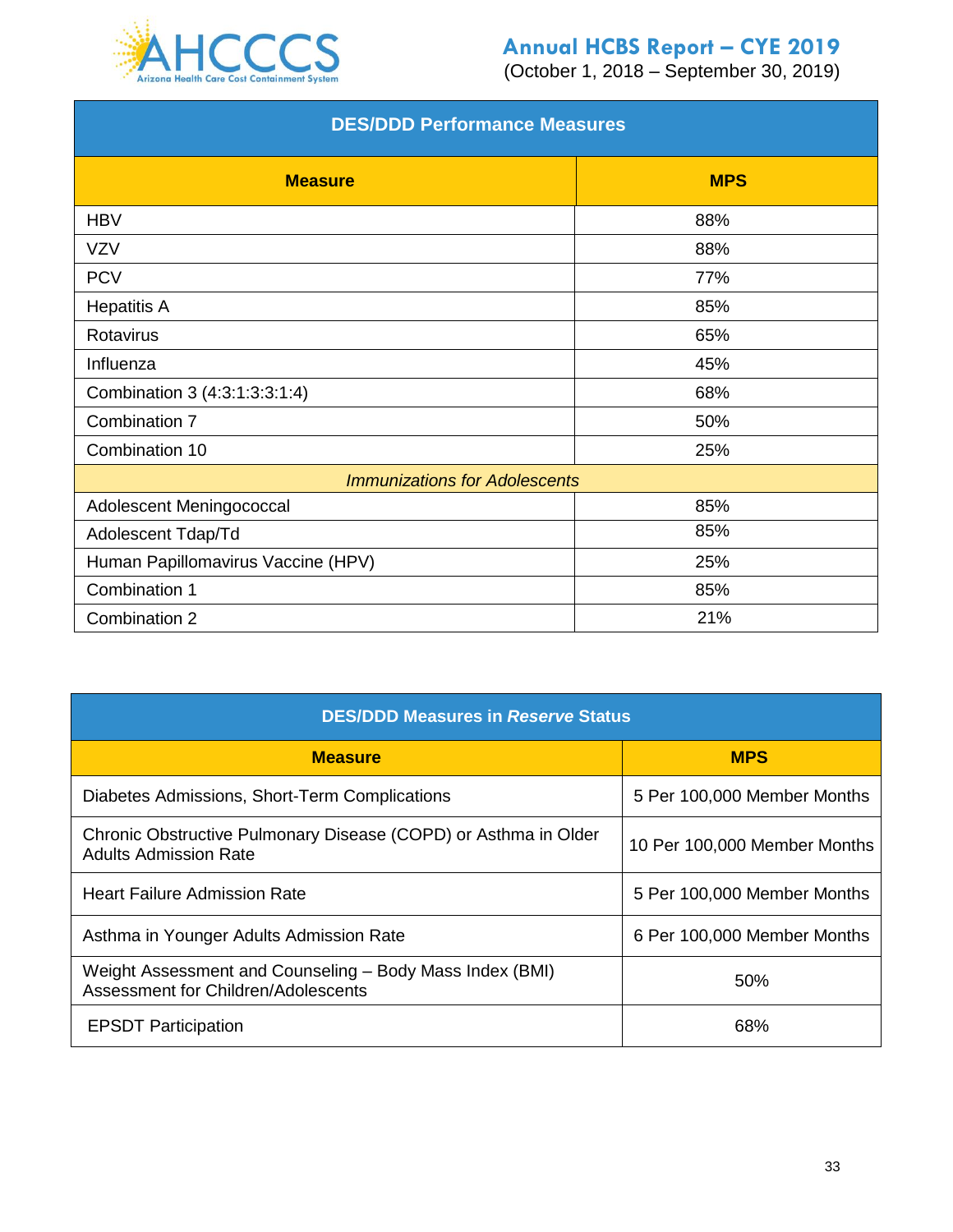

#### *Performance Improvement Projects*

In addition to performance measures, AHCCCS also implements Performance Improvement Projects (PIPs) to drive member health outcomes and improve Contractor performance on selected state and national health care priorities. ALTCS members were included in the PIP reported below.

 *Long Term Services and Supports (LTSS) - Assessment and Care Planning:*  The purpose of this PIP is to establish a foundation that provides insight into the Contractors' current levels of performance (including the identification of notable areas needing improvement) and promote the evaluation/ engagement of interventions aimed towards enhancing the Contractors' performance related to LTSS/MLTSS assessment and care planning through newly developed Center for Medicaid and CHIP Services and CMS measures. The baseline measurement period for the PIP is CYE 2018. AHCCCS is currently in the process of internal collaboration, data review, and validation of the CYE 2018 PIP data. As such, baseline rates and additional details are anticipated to be included within 2020 reporting.

## **HCBS GROWTH AND PLACEMENT**

ALTCS program enrollment increased by 5% from CYE 2018. The most significant growth (5.4%) in membership occurred within the DES/DDD program, compared to 4.8% growth in the EPD membership. The following table highlights the membership breakdown by placement setting type.

In CYE 2019, despite the population growth experienced in the ALTCS program overall, the percentage of members residing outside of a nursing facility remained consistent with the trend in recent years at 88%. This successfully sustained rate is largely attributable to the service options and HCBS activities available to members, which are addressed in this report.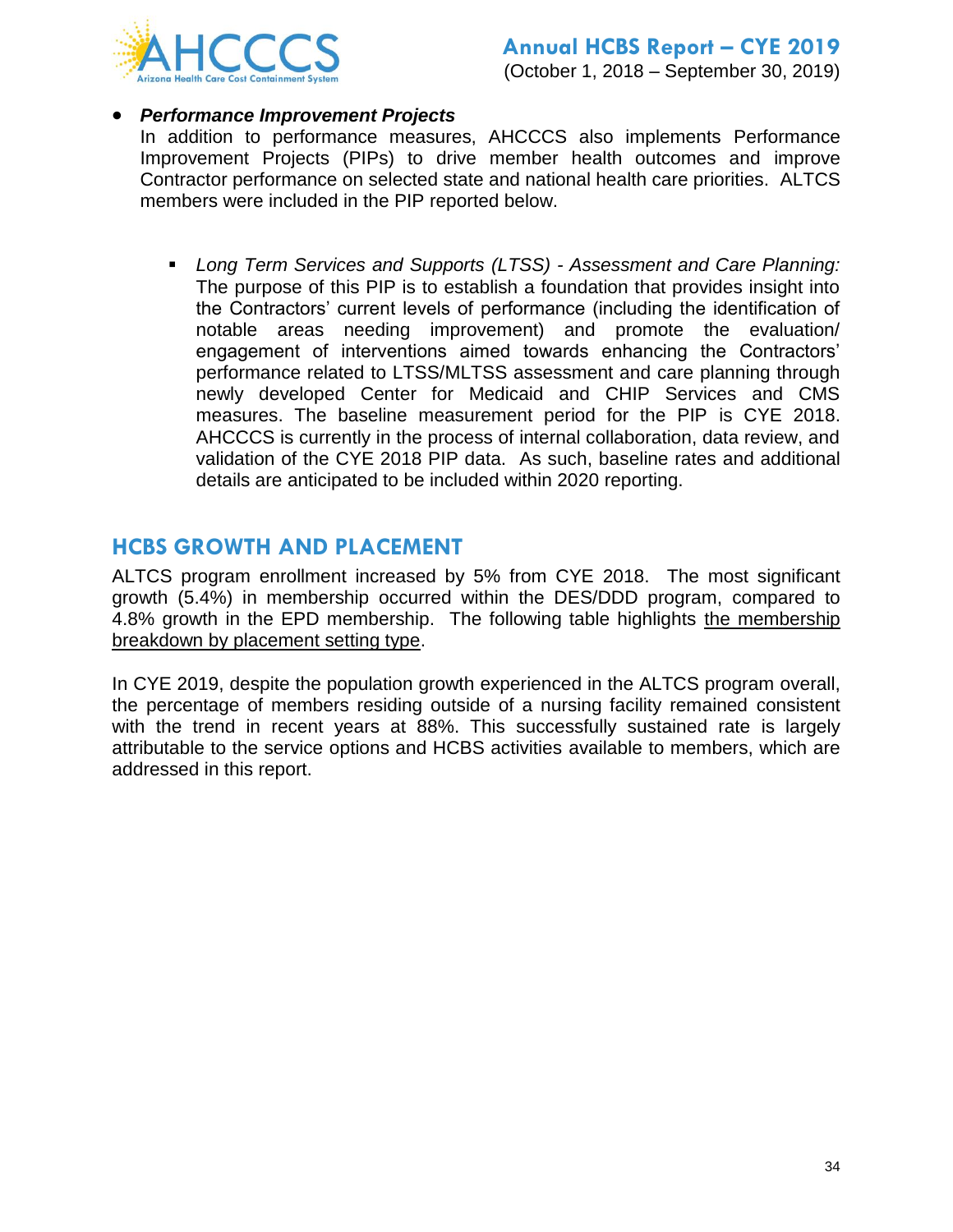

(October 1, 2018 – September 30, 2019)

| Membership Breakdown by Placement Setting Types - September 30, 2019 |                                                             |                                  |                                    |        |                                           |                                 |  |  |  |  |
|----------------------------------------------------------------------|-------------------------------------------------------------|----------------------------------|------------------------------------|--------|-------------------------------------------|---------------------------------|--|--|--|--|
| <b>Setting</b>                                                       | <b>Banner</b><br><b>University</b><br><b>Family</b><br>Care | <b>Mercy</b><br><b>Care Plan</b> | <b>United</b><br><b>HealthCare</b> |        | <b>Total</b><br><b>DES/DDD</b> Membership | % of Total<br><b>Membership</b> |  |  |  |  |
| Own Home                                                             | 3,255                                                       | 6,077                            | 4,541                              | 26,205 | 40,078                                    | 62.52%                          |  |  |  |  |
| Assisted Living                                                      | 1,498                                                       | 2,786                            | 2,959                              | 16     | 7,259                                     | 11.32%                          |  |  |  |  |
| Group Home                                                           |                                                             |                                  |                                    | 3,151  | 3,159                                     | 4.93%                           |  |  |  |  |
| Developmental Home                                                   |                                                             |                                  |                                    | 1,539  | 1,540                                     | 2.40%                           |  |  |  |  |
| Behavioral Health Residential Facility                               | 86                                                          | 158                              | 62                                 |        | 309                                       | 0.48%                           |  |  |  |  |
| <b>Acute Services Only</b>                                           | 95                                                          | 189                              | 169                                | 3,450  | 3,903                                     | 6.09%                           |  |  |  |  |
| <b>Total Membership in HCBS Placements</b>                           | 4,934                                                       | 9,215                            | 7,735                              | 34,364 | 56,248                                    | 87.75%                          |  |  |  |  |
| <b>Skilled Nursing Facility</b>                                      | 1,807                                                       | 2,897                            | 1,990                              | 39     | 6,733                                     | 10.50%                          |  |  |  |  |
| Institution for Mental Disease                                       | 0                                                           |                                  |                                    |        |                                           | 0.00%                           |  |  |  |  |
| <b>Residential Treatment Center</b>                                  | 0                                                           |                                  |                                    | 0      |                                           | 0.00%                           |  |  |  |  |
| ICF-ID                                                               | 0                                                           | ი                                |                                    | 108    | 108                                       | 0.17%                           |  |  |  |  |
| Behavioral Health Inpatient Facility                                 |                                                             |                                  | 15                                 | 0      | 22                                        | 0.03%                           |  |  |  |  |
| <b>Total Membership in Institutional Settings</b>                    | 1,807                                                       | 2,906                            | 2,006                              | 147    | 6,866                                     | 10.71%                          |  |  |  |  |
| Placement Data Not Available                                         | 63                                                          | 749                              | 118                                | 56     | 986                                       | 1.54%                           |  |  |  |  |
| <b>Total Membership</b>                                              | 6.804                                                       | 12,870                           | 9,859                              | 34,567 | 64,100                                    | 100.00%                         |  |  |  |  |

The following chart outlines the distribution of placement setting type<sup>4</sup> for the period of September 2009 through September 2019. Since 2009 the proportion of members residing in their own homes increased from 49% to 70%, while the proportion of the members residing in institutions declined from 31% to 11%. At the same time, the proportion of members residing in alternative residential settings remained stable in the range of 18-20%. This continues to demonstrate the program's commitment to advancing initiatives which result in the shift of placement for EPD and DES/DDD members to community-based placements.

| <b>Statewide Placement Percentage by Setting</b> |      |      |      |      |      |      |                                                                              |      |      |      |      |
|--------------------------------------------------|------|------|------|------|------|------|------------------------------------------------------------------------------|------|------|------|------|
|                                                  |      |      |      |      |      |      | Sep-09 Sep-10 Sep-11 Sep-12 Sep-13 Sep-14 Sep-15 Sep-16 Sep-17 Sep-18 Sep-19 |      |      |      |      |
| Own Home                                         | 49%  | 50%  | 65%  | 65%  | 66%  | 66%  | 68%                                                                          | 69%  | 69%  | 70%  | 70%  |
| Alternative Residential                          | 20%  | 21%  | 20%  | 20%  | 20%  | 20%  | 18%                                                                          | 19%  | 19%  | 19%  | 19%  |
| Institutional                                    | 31%  | 29%  | 16%  | 15%  | 14%  | 14%  | 14%                                                                          | 12%  | 12%  | 11%  | 11%  |
| <b>Total Membership</b>                          | 100% | 100% | 101% | 100% | 100% | 100% | 100%                                                                         | 100% | 100% | 100% | 100% |

The following graph shows the percentage of growth for each placement setting type experienced since September 2014. This represents an almost equal growth of members living in their own home and those living in an alternative residential setting and indicative of the growth in the overall membership growth in CYE 2019.

 4 The number of individuals receiving acute services only is captured in the "own home" category. Further, the number of individuals for which placement data is not available is not reflected in the data.